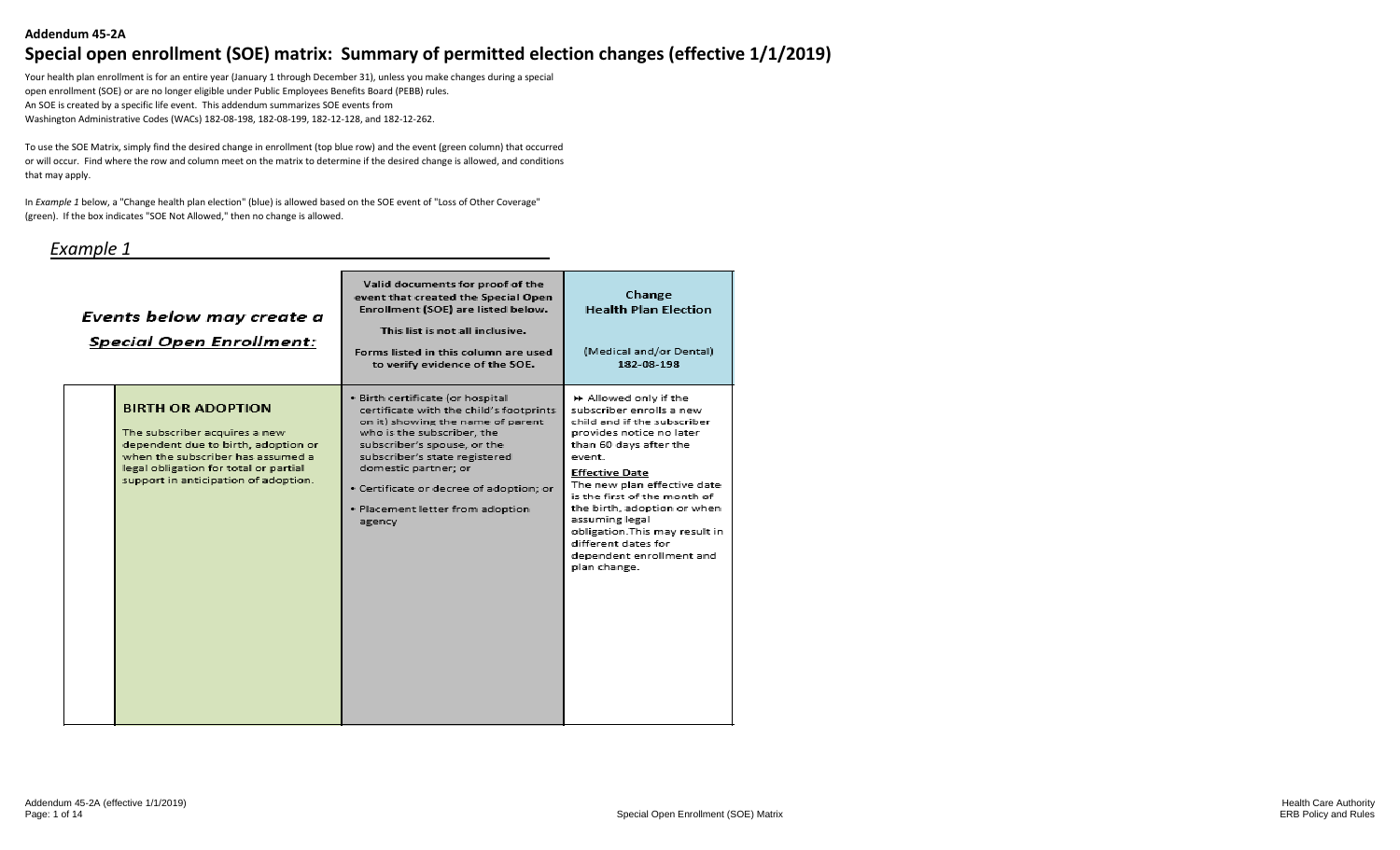#### **Addendum 45-2A**

# **Special open enrollment (SOE) matrix: Summary of permitted election changes (effective 1/1/2019)**

This matrix only summarizes special open enrollment events in chapter 182-08 WAC and 182-12 WAC and the corresponding actions that are allowed. It does not describe other circumstances such as initial eligibility, open enr Notification of a SOE event **must be received no later than sixty (60) days after the event occurs**, except for birth/adoption SOE event #3 or Medicare entitlement SOE event #14.

> Provides example(s) of Internal Revenue Service (IRS) "consistency rule;" the election change must be allowable under Internal Revenue Code and Treasury regulations, and correspond to and be consistent with the event tha

|              | Events below may create a<br><b>Special Open Enrollment:</b>                                                                                                                                                                                                   | Valid documents for proof of the<br>event that created the Special Open<br>Enrollment (SOE) are listed below.<br>This list is not all inclusive.<br>Forms listed in this column are used<br>to verify evidence of the SOE. | Change<br><b>Health Plan Election</b><br>(Medical and/or Dental)<br>182-08-198                                                                                                                                                                                                                                                                                    | <b>Enroll Dependent(s)</b><br><b>Health Plan Coverage</b><br>(Medical and/or Dental)<br>182-12-262                                                                                                                                                                                                                                                                                                                                                                                 | <b>Remove Dependent(s)</b><br>from<br><b>Health Plan Coverage</b><br>(Medical and/or Dental)<br>182-12-262                                                                                                                                                                                                                                                                                                                                   | <b>Waive</b><br><b>Enrollment in Medical</b><br>(Employees Only)<br>182-12-128                                                                                                                                                                                                                                                                                                                                                 | <b>Return from Waived</b><br><b>Enrollment in Medical</b><br>(Employees Only)<br>182-12-128                                                                                                                                                                                                                                                                                                                                                                                                                | <b>Enroll In or Change</b><br><b>Premium Payment Plan</b><br>(Employees Only)<br>182-08-199                                                                                                                                                                                                                                                                                                                                       | <b>Enroll In or Change</b><br><b>Medical FSA</b><br>(Employees Only)<br>182-08-199                                                                                                                                                                                                                                                                                                                                                                                                                                                                         | <b>Enroll In or Change</b><br><b>DCAP</b><br>(Employees Only)<br>182-08-199                                                                                                                                                                                                                                                                                                                                                                                                                                                                                         |
|--------------|----------------------------------------------------------------------------------------------------------------------------------------------------------------------------------------------------------------------------------------------------------------|----------------------------------------------------------------------------------------------------------------------------------------------------------------------------------------------------------------------------|-------------------------------------------------------------------------------------------------------------------------------------------------------------------------------------------------------------------------------------------------------------------------------------------------------------------------------------------------------------------|------------------------------------------------------------------------------------------------------------------------------------------------------------------------------------------------------------------------------------------------------------------------------------------------------------------------------------------------------------------------------------------------------------------------------------------------------------------------------------|----------------------------------------------------------------------------------------------------------------------------------------------------------------------------------------------------------------------------------------------------------------------------------------------------------------------------------------------------------------------------------------------------------------------------------------------|--------------------------------------------------------------------------------------------------------------------------------------------------------------------------------------------------------------------------------------------------------------------------------------------------------------------------------------------------------------------------------------------------------------------------------|------------------------------------------------------------------------------------------------------------------------------------------------------------------------------------------------------------------------------------------------------------------------------------------------------------------------------------------------------------------------------------------------------------------------------------------------------------------------------------------------------------|-----------------------------------------------------------------------------------------------------------------------------------------------------------------------------------------------------------------------------------------------------------------------------------------------------------------------------------------------------------------------------------------------------------------------------------|------------------------------------------------------------------------------------------------------------------------------------------------------------------------------------------------------------------------------------------------------------------------------------------------------------------------------------------------------------------------------------------------------------------------------------------------------------------------------------------------------------------------------------------------------------|---------------------------------------------------------------------------------------------------------------------------------------------------------------------------------------------------------------------------------------------------------------------------------------------------------------------------------------------------------------------------------------------------------------------------------------------------------------------------------------------------------------------------------------------------------------------|
| $\mathbf 1$  | <b>MARRIAGE</b><br>The subscriber acquires a new<br>dependent due to marriage.<br>The required form must be received no<br>later than 60 days after the date of<br>marriage.                                                                                   | · Marriage certificate                                                                                                                                                                                                     | >> Allowed only if the<br>subscriber enrolls a new<br>spouse.<br><b>Effective Date</b><br>The new plan effective date<br>is the first of the month<br>after the later of:<br>(a) Date of marriage,<br>or<br>(b) Date form is received<br>If the later of (a) or (b) is the<br>first day of the month, the<br>effective date is that day.                          | → The subscriber may<br>enroll a new spouse and any<br>dependent children of the<br>spouse. Existing uncovered<br>dependents may not be<br>enrolled.<br><b>Enrollment Date</b><br>Enroll effective the first day<br>of the month after the later<br>of:<br>(a) Date of marriage,<br>(b) Date form is received.<br>If the later of (a) or (b) is the<br>first day of the month, the<br>enrollment date is that day.                                                                 | >> Allowed only if the<br>dependent enrolls in the<br>new spouse's employer-<br>based group health plan.<br><b>Remove Date</b><br>Remove the dependent<br>from coverage the last day<br>of the month of the later of<br>(a) Date of marriage,<br>(b) Date form is received.<br>If the later of (a) or (b) is the<br>first day of the month, the<br>remove date is the last day<br>of the previous month.                                     | >> Allowed only if the<br>employee enrolls in medical<br>under the new spouse's<br>employer-based group<br>health plan.<br><b>Waive Date</b><br>Waive coverage the last day<br>of the month of the later of:<br>(a) Date of marriage,<br>(b) Date form is received.<br>If the later of (a) or (b) is the<br>first day of the month, the<br>waive date is the last day of<br>the previous month.                                | >> The employee may enroll<br>in order to enroll a new<br>spouse or children acquired<br>through the marriage.<br><b>Existing uncovered</b><br>dependents may not be<br>enrolled.<br><b>Enrollment Date</b><br>Enroll effective the first day<br>of the month after the later<br>(a) Date of marriage,<br>or<br>(b) Date form is received.<br>If the later of (a) or (b) is the<br>first day of the month, the<br>enrollment begins on that<br>day.                                                        | Premium payment plan<br>changes are allowed when<br>consistent with a change in<br>PEBB health plan<br>enrollment.<br>Premiums may be collected<br>pre-tax if a spouse and/or<br>dependents qualify as tax<br>dependents (unless<br>otherwise requested).                                                                                                                                                                         | >> The employee may enro<br>or increase election for a<br>tax-dependent spouse or<br>tax-dependent children, or<br>decrease election if the<br>employee or tax-dependen<br>children gain eligibility and<br>enroll in a new spouse's<br>health plan or FSA.<br>The enrollment or change is<br>effective the first day of the<br>month following the later<br>(a) Date of marriage,<br>(b) Date form is received.<br>If the later of (a) or (b) is the<br>first day of the month, the<br>enrollment or change in<br>election begins on that day.            | >> The employee may enroll<br>or increase election if<br>gaining a new IRC Section<br>21(b)(1) qualifying<br>individual, or decrease or<br>cease election if a new tax-<br>dependent spouse is not<br>employed or makes a DCAP<br>coverage election under<br>their plan.<br>The enrollment or change is<br>effective the first day of the<br>month following the later<br>of:<br>(a) Date of marriage,<br>(b) Date form is received.<br>If the later of (a) or (b) is the<br>first day of the month, the<br>enrollment or change in<br>election begins on that day. |
| $\mathbf{2}$ | <b>REGISTERING A</b><br><b>DOMESTIC PARTNER</b><br>The subscriber acquires a new<br>dependent due to registering a state<br>registered domestic partnership.<br>The required form must be received no<br>later than 60 days after the date of<br>registration. | • Certificate of state-registered<br>domestic partnership or legal union                                                                                                                                                   | Allowed only if the<br>subscriber enrolls a new<br>state registered domestic<br>partner.<br><b>Effective Date</b><br>The new plan effective date<br>is the first of the month<br>after the later of:<br>(a) Date of registration,<br>(b) Date form is received<br>If the later of (a) or (b) is the<br>first day of the month, the<br>effective date is that day. | → The subscriber may<br>enroll a newly eligible state<br>registered domestic partner<br>and any dependent children<br>of the new state registered<br>domestic partner. Existing<br>uncovered dependents may<br>not be enrolled.<br><b>Enrollment Date</b><br>Enroll effective first day of<br>month after the later of:<br>(a) Date of registration,<br>(b) Date form is received.<br>If later of (a) or (b) is the<br>first day of the month, the<br>enrollment date is that day. | >> Allowed only if the<br>dependent enrolls in the<br>new state registered<br>domestic partner's<br>employer-based group<br>health plan.<br><b>Remove Date</b><br>Remove the dependent<br>from coverage the last day<br>of the month of the later of<br>(a) Date of registration,<br>(b) Date form is received.<br>If the later of (a) or (b) is the<br>first day of the month, the<br>remove date is the last day<br>of the previous month. | Allowed only if the<br>employee enrolls in medical<br>under the new state<br>registered domestic<br>partner's employer-based<br>group health plan.<br><b>Waive Date</b><br>Waive coverage the last day<br>of the month of the later of:<br>(a) Date of registration,<br>(b) Date form is received.<br>If the later of (a) or (b) is the<br>first day of the month, the<br>waive date is the last day of<br>the previous month. | >> The employee may enroll<br>in order to enroll a state<br>registered domestic partner<br>or children acquired<br>through the state registered<br>domestic partnership<br><b>Existing uncovered</b><br>dependents may not be<br>enrolled.<br><b>Enrollment Date</b><br>Enroll effective the first day<br>of month after the later of:<br>(a) Date of registration,<br>(b) Date form is received.<br>If the later of (a) or (b) is the<br>first day of the month, the<br>enrollment begins on that<br>day. | Premium payment plan<br>changes are allowed when<br>consistent with a change in<br>PEBB health plan<br>enrollment.<br>In most cases, premiums are<br>collected post-tax because<br>the domestic partner may<br>not be considered a tax<br>dependent.<br>Premiums may be collected<br>pre-tax if a state registered<br>domestic partner and/or<br>children of a state<br>registered domestic partner<br>qualify as tax dependents. | → The employee may enro<br>or increase election for<br>newly eligible tax<br>dependents, or decrease<br>election if the employee or<br>tax-dependent children gain<br>eligibility and enroll in a new<br>state registered domestic<br>partner's health plan or FSA.<br>The enrollment or change i<br>effective the first day of the<br>month following the later<br>(a) Date of registration,<br>(b) Date form is received.<br>If the later of (a) or (b) is the<br>first day of the month, the<br>enrollment or change in<br>election begins on that day. | >> The employee may enroll<br>or increase election if<br>gaining a new IRC § 21(b)(1)<br>qualifying individual. IRC §<br>21(b)(1) concludes that a<br>qualifying individual is a<br>dependent of the tax payer<br>who in this case is the<br>employee).<br>The enrollment or change is<br>effective the first day of the<br>month following the later<br>of:<br>(a) Date of registration,<br>(b) Date form is received<br>If the later of (a) or (b) is the<br>first day of the month, the<br>enrollment or change in<br>election begins on that day.               |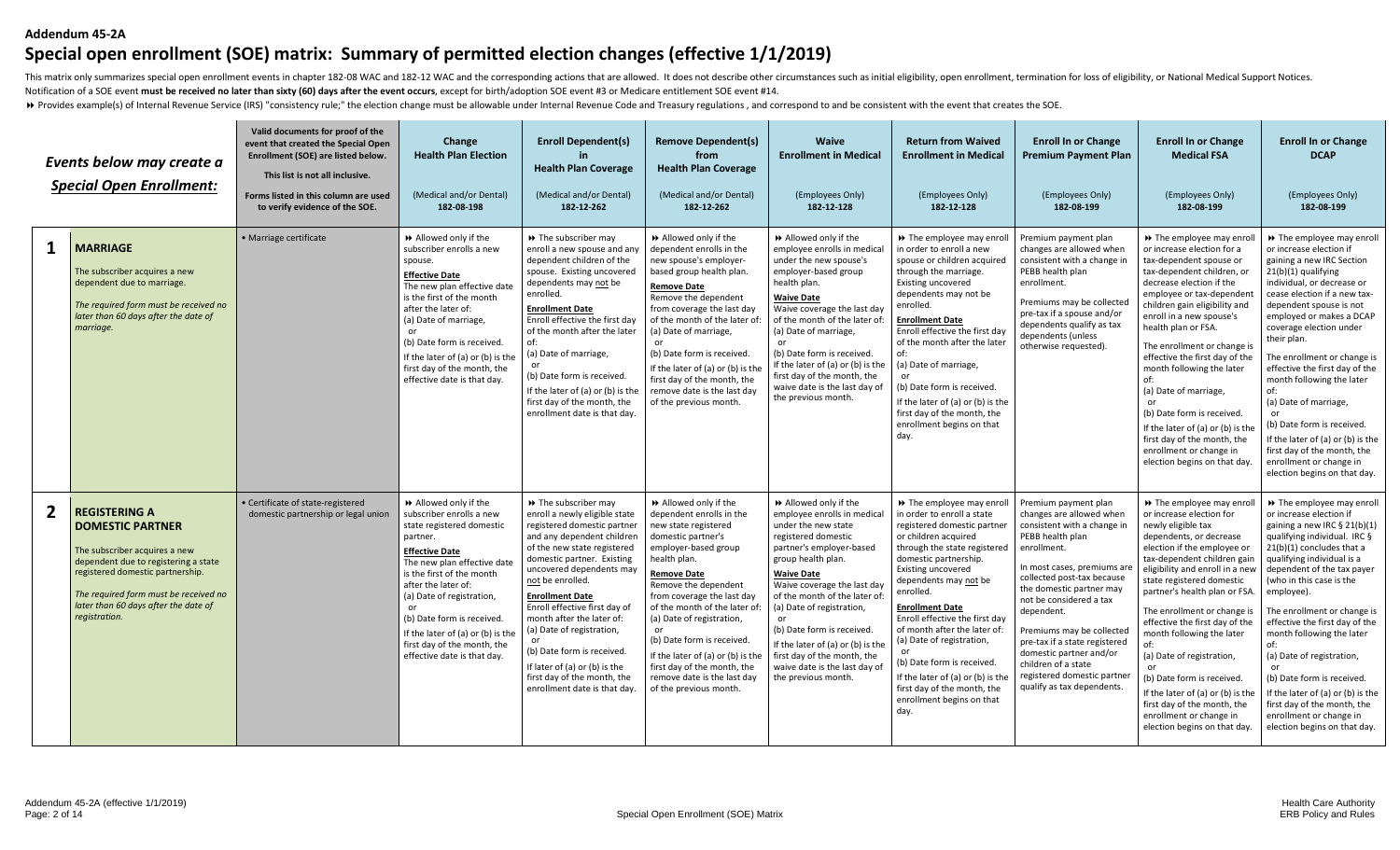|   | Events below may create a<br><b>Special Open Enrollment:</b>                                                                                                                                                                                                                                                                                                      | Valid documents for proof of the<br>event that created the Special Open<br>Enrollment (SOE) are listed below.<br>This list is not all inclusive.<br>Forms listed in this column are used<br>to verify evidence of the SOE.                                                                                                      | Change<br><b>Health Plan Election</b><br>(Medical and/or Dental)<br>182-08-198                                                                                                                                                                                                                                                                                                               | <b>Enroll Dependent(s)</b><br>in.<br><b>Health Plan Coverage</b><br>(Medical and/or Dental)<br>182-12-262                                                                                                                                                                                                                                                                                                                                                                                                                                                                                                                                                                                                                                                  | <b>Remove Dependent(s)</b><br>from<br><b>Health Plan Coverage</b><br>(Medical and/or Dental)<br>182-12-262                                                                                                                                                                                                                                                                                                                                 | <b>Waive</b><br><b>Enrollment in Medical</b><br>(Employees Only)<br>182-12-128                                                                                                                                                                                                                                                                                                                                                                                                                                                                     | <b>Return from Waived</b><br><b>Enrollment in Medical</b><br>(Employees Only)<br>182-12-128                                                                                                                                                                                                                                                                                                                            | <b>Enroll In or Change</b><br><b>Premium Payment Plan</b><br>(Employees Only)<br>182-08-199                                                                                                                                                                                                                                                                                                                                   | <b>Enroll In or Change</b><br><b>Medical FSA</b><br>(Employees Only)<br>182-08-199                                                                                                                                                                                                                                                                                                                                                                                                                                   | <b>Enroll In or Change</b><br><b>DCAP</b><br>(Employees Only)<br>182-08-199                                                                                                                                                                                                                                                                                                                                                                                                                                                             |
|---|-------------------------------------------------------------------------------------------------------------------------------------------------------------------------------------------------------------------------------------------------------------------------------------------------------------------------------------------------------------------|---------------------------------------------------------------------------------------------------------------------------------------------------------------------------------------------------------------------------------------------------------------------------------------------------------------------------------|----------------------------------------------------------------------------------------------------------------------------------------------------------------------------------------------------------------------------------------------------------------------------------------------------------------------------------------------------------------------------------------------|------------------------------------------------------------------------------------------------------------------------------------------------------------------------------------------------------------------------------------------------------------------------------------------------------------------------------------------------------------------------------------------------------------------------------------------------------------------------------------------------------------------------------------------------------------------------------------------------------------------------------------------------------------------------------------------------------------------------------------------------------------|--------------------------------------------------------------------------------------------------------------------------------------------------------------------------------------------------------------------------------------------------------------------------------------------------------------------------------------------------------------------------------------------------------------------------------------------|----------------------------------------------------------------------------------------------------------------------------------------------------------------------------------------------------------------------------------------------------------------------------------------------------------------------------------------------------------------------------------------------------------------------------------------------------------------------------------------------------------------------------------------------------|------------------------------------------------------------------------------------------------------------------------------------------------------------------------------------------------------------------------------------------------------------------------------------------------------------------------------------------------------------------------------------------------------------------------|-------------------------------------------------------------------------------------------------------------------------------------------------------------------------------------------------------------------------------------------------------------------------------------------------------------------------------------------------------------------------------------------------------------------------------|----------------------------------------------------------------------------------------------------------------------------------------------------------------------------------------------------------------------------------------------------------------------------------------------------------------------------------------------------------------------------------------------------------------------------------------------------------------------------------------------------------------------|-----------------------------------------------------------------------------------------------------------------------------------------------------------------------------------------------------------------------------------------------------------------------------------------------------------------------------------------------------------------------------------------------------------------------------------------------------------------------------------------------------------------------------------------|
| 3 | <b>BIRTH OR ADOPTION</b><br>The subscriber acquires a new<br>dependent due to birth, adoption or<br>when the subscriber has assumed a<br>legal obligation for total or partial<br>support in anticipation of adoption.                                                                                                                                            | · Birth certificate (or hospital<br>certificate with the child's footprints<br>on it) showing the name of parent<br>who is the subscriber, the<br>subscriber's spouse, or the<br>subscriber's state registered<br>domestic partner; or<br>• Certificate or decree of adoption; or<br>· Placement letter from adoption<br>agency | Allowed only if the<br>subscriber enrolls a new<br>child and if the subscriber<br>provides notice no later<br>than 60 days after the<br>event.<br><b>Effective Date</b><br>The new plan effective date<br>is the first of the month of<br>the birth, adoption or when<br>assuming legal<br>obligation. This may result in<br>different dates for<br>dependent enrollment and<br>plan change. | If the subscriber provides<br>notice no later than 60 days<br>after the event, a spouse or<br>state registered domestic<br>partner may be enrolled.<br>If adding the child increases<br>the premium, the required<br>form must be received no<br>later than 12 months after<br>the date of the birth,<br>adoption, or when assuming<br>legal obligation.<br>Existing uncovered<br>dependent children may not<br>be enrolled.<br><b>Enrollment Date</b><br>Enroll newborn or newly<br>adopted child effective the<br>day of the birth, adoption or<br>day assuming legal<br>obligation. Enroll the spouse<br>or state registered domestic<br>partner effective the first<br>day of the month of the<br>birth, adoption or when<br>assuming legal obligation | >> Allowed only if the<br>dependent being removed<br>enrolls in other coverage<br>due to the birth or adoption<br>of a child, and if the<br>subscriber provides notice<br>no later than 60 days after<br>the event. Does not apply<br>to other existing dependent<br>children.<br><b>Remove Date</b><br>Remove the dependent<br>from coverage the last day<br>of the month of the birth,<br>adoption or when assuming<br>legal obligation. | Allowed only if the<br>employee enrolls in medical<br>under a spouse or state<br>registered domestic partner<br>due to birth or adoption,<br>and if the employee<br>provides notice no later<br>than 60 days after the<br>event.<br><b>Waive Date</b><br>Waive coverage the last day<br>of the month after the later<br>of:<br>(a) Birth, adoption or when<br>assuming legal obligation,<br>(b) Date form is received.<br>If the later of (a) or (b) is the<br>first day of the month, the<br>waive date is the last day of<br>the previous month. | If the employee provides<br>notice no later than 60 days<br>after the event, the<br>employee may enroll in<br>order to enroll a new child.<br>A spouse or state registered<br>domestic partner may<br>enroll. Existing uncovered<br>dependent children may not<br>be enrolled.<br><b>Enrollment Date</b><br>Enroll effective the first day<br>of the month of birth.<br>adoption or when assuming<br>legal obligation. | Premium payment plan<br>changes are allowed when<br>consistent with a change in<br>PEBB health plan<br>enrollment.<br>If notice is provided more<br>than 60 days after the<br>event, any related increase<br>in the employee premium is<br>post-tax.<br>The employee must submit<br>a Premium Payment Plan<br>Election/Change Form<br>during the next open<br>enrollment to request to<br>change back to pre-tax<br>premiums. | >> The employee may enroll<br>or increase election for a<br>new tax dependent child or<br>spouse, or decrease election<br>if the employee or an<br>existing child dependent<br>gains eligibility and enrolls<br>under a spouse or state<br>registered domestic<br>partner's health plan or FSA<br>Enroll or change election<br>within 60 days of the birth<br>or adoption. The<br>enrollment or change is<br>effective the first day of the<br>month of the birth,<br>adoption, or assuming legal<br>obligation.     | >> The employee may enroll<br>or increase election for a<br>new IRC Section 21(b)(1)<br>qualifying individual, or<br>decrease election if the<br>employee or an existing IRC<br>Section 21(b)(1) qualifying<br>individual gains eligibility<br>and enrolls under a spouse<br>or state registered domestic<br>partner's DCAP.<br>Enroll or change election<br>within 60 days of the birth<br>or adoption. The<br>enrollment or change is<br>effective the first day of the<br>month of birth, adoption, or<br>assuming legal obligation. |
| 4 | <b>NEWLY ELIGIBLE EXTENDED</b><br><b>DEPENDENT</b><br>The subscriber acquires a new<br>dependent due to a child becoming<br>eligible as an extended dependent<br>through legal custody or legal<br>guardianship.<br>The required form must be received no<br>later than 60 days after the date the<br>new dependent becomes eligible as an<br>extended dependent. | Completed and signed Extended<br>Dependent Certification form<br><b>AND</b><br>• Valid court order showing legal<br>custody; guardianship, or temporary<br>guardianship, signed by a Judge or<br>officer of the court.                                                                                                          | >> Allowed only if the<br>subscriber enrolls a new<br>extended dependent.<br><b>Effective Date</b><br>The new plan effective date<br>is the first day of the month<br>following the date the PEBB<br>Program verifies the new<br>extended dependent.                                                                                                                                         | >> The subscriber may<br>enroll a new extended<br>dependent. Existing<br>uncovered dependents may<br>not be enrolled.<br><b>Enrollment Date</b><br>Enroll effective the first day<br>of the month following the<br>date the PEBB Program<br>certifies the new extended<br>dependent.                                                                                                                                                                                                                                                                                                                                                                                                                                                                       | <b>SOE Not Allowed</b>                                                                                                                                                                                                                                                                                                                                                                                                                     | <b>SOE Not Allowed</b>                                                                                                                                                                                                                                                                                                                                                                                                                                                                                                                             | >> The employee may enroll<br>in order to enroll a new<br>extended dependent.<br><b>Existing uncovered</b><br>dependents may not be<br>enrolled.<br><b>Enrollment Date</b><br>Enroll effective the first day<br>of the month following the<br>date the PEBB Program<br>certifies the new extended<br>dependent.                                                                                                        | Premium payment plan<br>changes are allowed when<br>consistent with a change in<br>PEBB health plan<br>enrollment.<br>Premiums may be collected<br>pre-tax if an extended<br>dependent qualifies as a tax<br>dependent, as defined in<br>IRC §152(c)(2).                                                                                                                                                                      | → The employee may enroll<br>or increase election only if a<br>tax dependent, as defined in<br>IRC §152(c)(2), gains<br>eligibility under a health<br>plan or FSA.<br>The enrollment or change is<br>effective the first day of the<br>month following the later<br>(a) Date the PEBB Program<br>certifies the new extended<br>dependent,<br>$\alpha$ r<br>(b) Date form is received.<br>If the later of (a) or (b) is the<br>first day of the month, the<br>enrollment or change in<br>election begins on that day. | >> The employee may enroll<br>or increase election to take<br>into account expenses of a<br>new IRC Section 21(b)(1)<br>qualifying individual.<br>The enrollment or change is<br>effective the first day of the<br>month following the later<br>of:<br>(a) Date PEBB Program<br>certifies the new extended<br>dependent,<br>$\alpha$ r<br>(b) Date form is received.<br>If the later of (a) or (b) is the<br>first day of the month, the<br>enrollment or change in<br>election begins on that day.                                     |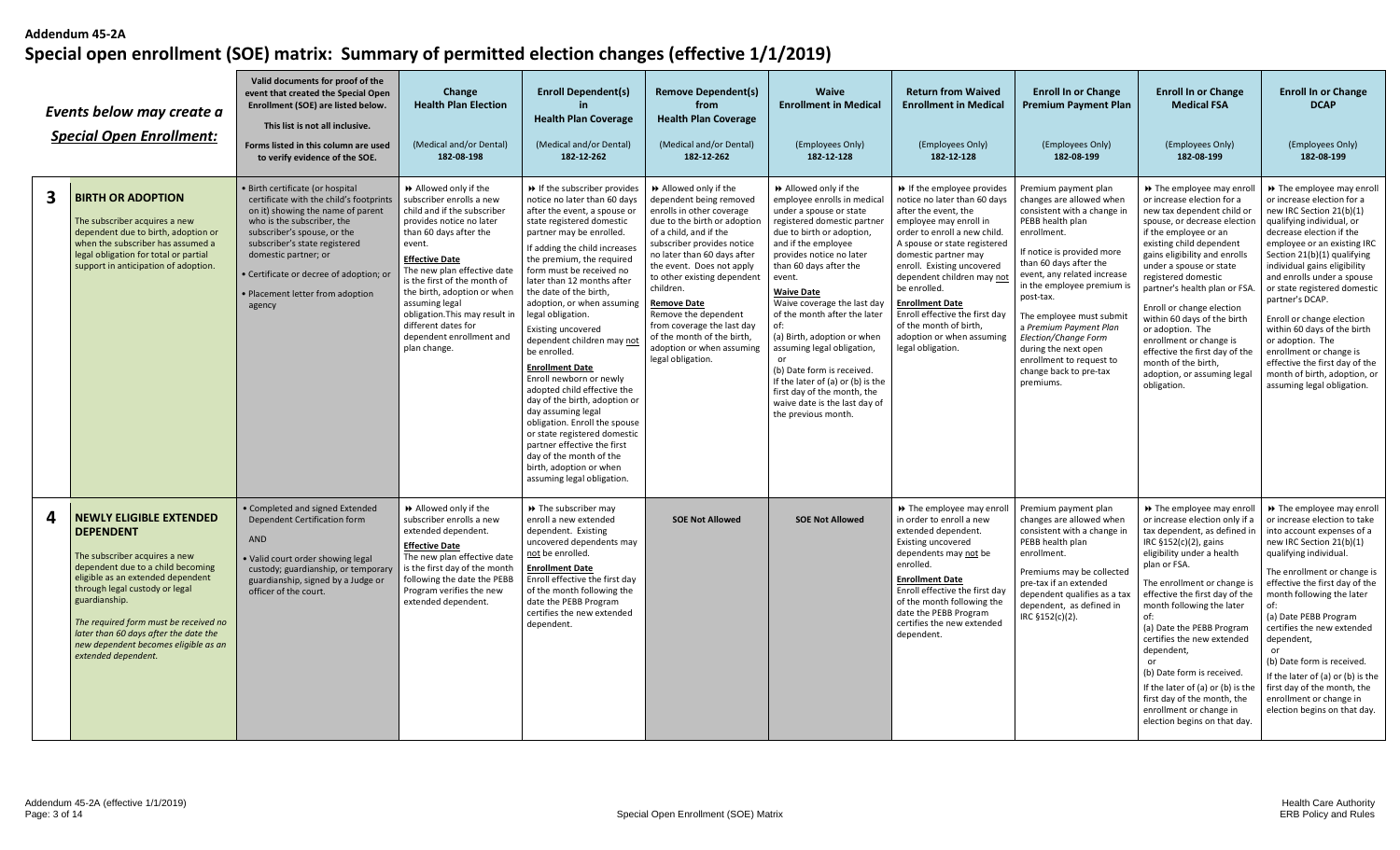|   | Events below may create a<br><b>Special Open Enrollment:</b>                                                                                                                                                                                                                                                                                                                                                                                                                                                                                                                                                                                              | Valid documents for proof of the<br>event that created the Special Open<br>Enrollment (SOE) are listed below.<br>This list is not all inclusive.<br>Forms listed in this column are used<br>to verify evidence of the SOE.                                                                                                                                                                                                                                                                                                                                                                       | Change<br><b>Health Plan Election</b><br>(Medical and/or Dental)<br>182-08-198                                                                                                                                                                                                                                                                                                                  | <b>Enroll Dependent(s)</b><br><b>Health Plan Coverage</b><br>(Medical and/or Dental)<br>182-12-262                                                                                                                                                                                                                                                                                                                                        | <b>Remove Dependent(s)</b><br>from<br><b>Health Plan Coverage</b><br>(Medical and/or Dental)<br>182-12-262                                                                                                                                                                                                                                                                                                                           | <b>Waive</b><br><b>Enrollment in Medical</b><br>(Employees Only)<br>182-12-128                                              | <b>Return from Waived</b><br><b>Enrollment in Medical</b><br>(Employees Only)<br>182-12-128                                                                                                                                                                                                                                                                                                                                                                                                                                                                | <b>Enroll In or Change</b><br><b>Premium Payment Plan</b><br>(Employees Only)<br>182-08-199                                                                                                                              | <b>Enroll In or Change</b><br><b>Medical FSA</b><br>(Employees Only)<br>182-08-199                                                                                                                                                                                                                                                                                                                                                     | <b>Enroll In or Change</b><br><b>DCAP</b><br>(Employees Only)<br>182-08-199 |
|---|-----------------------------------------------------------------------------------------------------------------------------------------------------------------------------------------------------------------------------------------------------------------------------------------------------------------------------------------------------------------------------------------------------------------------------------------------------------------------------------------------------------------------------------------------------------------------------------------------------------------------------------------------------------|--------------------------------------------------------------------------------------------------------------------------------------------------------------------------------------------------------------------------------------------------------------------------------------------------------------------------------------------------------------------------------------------------------------------------------------------------------------------------------------------------------------------------------------------------------------------------------------------------|-------------------------------------------------------------------------------------------------------------------------------------------------------------------------------------------------------------------------------------------------------------------------------------------------------------------------------------------------------------------------------------------------|-------------------------------------------------------------------------------------------------------------------------------------------------------------------------------------------------------------------------------------------------------------------------------------------------------------------------------------------------------------------------------------------------------------------------------------------|--------------------------------------------------------------------------------------------------------------------------------------------------------------------------------------------------------------------------------------------------------------------------------------------------------------------------------------------------------------------------------------------------------------------------------------|-----------------------------------------------------------------------------------------------------------------------------|------------------------------------------------------------------------------------------------------------------------------------------------------------------------------------------------------------------------------------------------------------------------------------------------------------------------------------------------------------------------------------------------------------------------------------------------------------------------------------------------------------------------------------------------------------|--------------------------------------------------------------------------------------------------------------------------------------------------------------------------------------------------------------------------|----------------------------------------------------------------------------------------------------------------------------------------------------------------------------------------------------------------------------------------------------------------------------------------------------------------------------------------------------------------------------------------------------------------------------------------|-----------------------------------------------------------------------------|
| 5 | <b>DEPENDENT</b><br><b>LOSES ELIGIBILITY</b><br>The subscriber's dependent no longer<br>meets PEBB eligibility criteria:<br>Divorce, annulment<br>Dissolution of state registered<br>domestic partnership (when state<br>registered domestic partner was tax<br>dependent)<br>A child dependent ceases to be<br>eligible<br>A dependent dies<br>The required form must be received no<br>later than 60 days after the date the<br>dependent no longer meets PEBB<br>eligibility criteria.                                                                                                                                                                 | Evidence only required for FSA<br>election change:<br>• Petition for Dissolution of marriage<br>(divorce); or<br>• Petition for Dissolution of state<br>registered domestic partnership; or<br>• Copy of a death certificate (only for<br>a change in FSA election)                                                                                                                                                                                                                                                                                                                              |                                                                                                                                                                                                                                                                                                                                                                                                 |                                                                                                                                                                                                                                                                                                                                                                                                                                           | <b>SOE Not Allowed</b><br>A dependent's loss of PEBB eligibility does not provide a special open enrollment opportunity for the subscriber.<br>WAC 182-12-262(2)(a) requires a subscriber to remove a dependent within sixty (60) days of the date<br>the dependent no longer meets the eligibility criteria in WAC 182-12-250 or 182-12-260.<br>See Policy 19-1 Termination Due to Loss of Eligibility (Addendums 19-1A and 19-18). | Premium payment plan<br>changes are allowed when a<br>tax dependent's coverage is<br>terminated for loss of<br>eligibility. | The employee may<br>prospectively decrease or<br>revoke election due to loss<br>of a tax-dependent's<br>eligibility; or increase<br>election if the dependent<br>losing eligibility remains a<br>tax dependent.<br>The enrollment or change is<br>effective the first day of the<br>month following the later<br>of:<br>(a) Date of loss of eligibility,<br>(b) Date form is received.<br>If the later of (a) or (b) is the<br>first day of the month, the<br>enrollment or change in<br>election begins on that day.                                      | <b>SOE Not Allowed</b><br>See Event #19:<br>"Changed Number of<br><b>DCAP</b><br>Qualifying Individuals"<br>(N/A for child turning 26)                                                                                   |                                                                                                                                                                                                                                                                                                                                                                                                                                        |                                                                             |
| 6 | <b>LOSS OF</b><br><b>OTHER COVERAGE</b><br>The subscriber or the subscriber's<br>dependent loses other coverage under<br>a group health plan or through health<br>insurance coverage, as defined by<br>HIPAA.<br>The required form must be received no<br>later than 60 days after the date of the<br>loss of other coverage.<br>• If other coverage was COBRA,<br>coverage must have been lost<br>because the enrollee reached the<br>end of their maximum coverage<br>period.<br>• If other coverage was not COBRA,<br>coverage must have been lost<br>because of loss of eligibility, or<br>because employer contributions for<br>coverage terminated. | • Certificate of Creditable Coverage;<br>• Letter of termination of coverage<br>from health plan; or<br>Letter of enrollment or termination<br>of coverage from the employer's<br>personnel, payroll, or benefits<br>office: or<br>COBRA election notice if it is<br>personalized to the subscriber or<br>subscriber's dependent who lost<br>coverage and provides the date<br>coverage was lost<br>Note: Evidence requirement is met<br>when loss of other coverage is PEBB<br>coverage, and loss is verified by the<br>PEBB Program when enrolling the<br>subscriber or dependent to coverage. | Allowed only if the<br>subscriber enrolls or the<br>subscriber enrolls a<br>dependent who lost other<br>coverage.<br><b>Effective Date</b><br>The new plan effective date<br>is the first of the month<br>after the later of:<br>(a) Date of loss of coverage,<br>(b) Date form is received.<br>If the later of (a) or (b) is the<br>first day of the month, the<br>effective date is that day. | >> The subscriber may<br>enroll a dependent who lost<br>other coverage. Existing<br>uncovered dependents who<br>did not lose other coverage<br>may not be enrolled.<br><b>Enrollment Date</b><br>Enroll effective the first day<br>of the month after the later<br>of:<br>(a) Date of loss of coverage,<br>(b) Date form is received.<br>If the later of (a) or (b) is the<br>first day of the month, the<br>enrollment date is that day. | <b>SOE Not Allowed</b>                                                                                                                                                                                                                                                                                                                                                                                                               | <b>SOE Not Allowed</b>                                                                                                      | >> The employee must have<br>lost other coverage. Or, if<br>the SOE is due to a<br>dependent's loss of<br>coverage, the employee<br>may enroll in order to enroll<br>the dependent. Existing<br>uncovered dependents who<br>did not lose other coverage<br>may not be enrolled.<br><b>Enrollment Date</b><br>Enroll effective the first day<br>of the month after the later<br>of:<br>(a) Date of loss of coverage,<br>(b) Date form is received.<br>If the later of (a) or (b) is the<br>first day of the month, the<br>enrollment begins on that<br>day. | Premium payment plan<br>changes are allowed when<br>consistent with a change in<br>PEBB health plan<br>enrollment.<br>The event that creates an<br>SOE must apply to the<br>employee or the employee's<br>tax dependent. | ▶ If the employee or a tax<br>dependent loses other<br>coverage, the employee<br>may enroll or increase<br>election.<br>The enrollment or change is<br>effective the first day of the<br>month following the later<br>of:<br>(a) Date of loss of other<br>coverage,<br>or<br>(b) Date form is received.<br>If the later of (a) or (b) is the<br>first day of the month, the<br>enrollment or change in<br>election begins on that day. | <b>SOE Not Allowed</b>                                                      |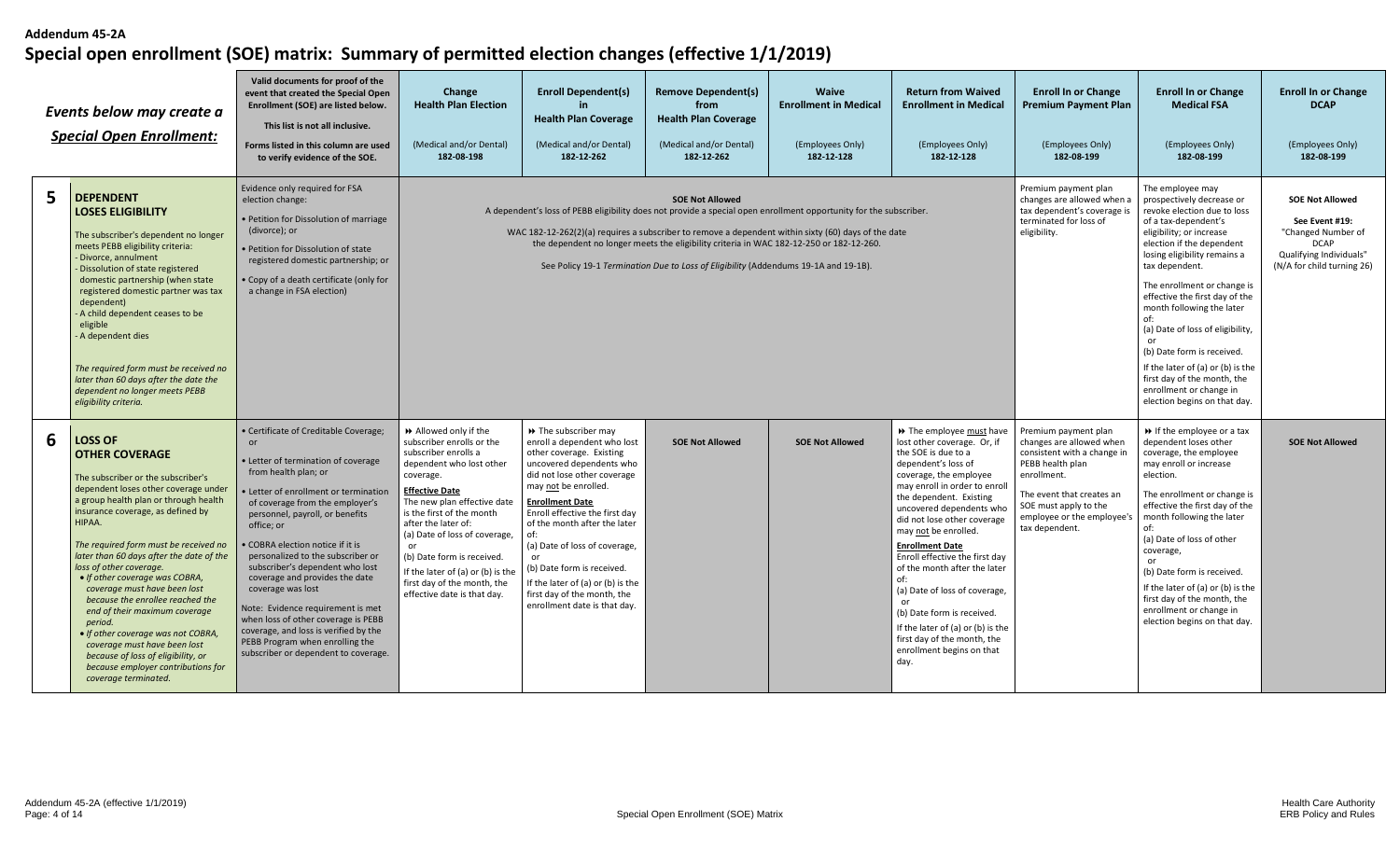|    | Events below may create a<br><b>Special Open Enrollment:</b>                                                                                                                                                                                                                                                                                                                                                                                                                                                                                                                                                                                                                                                              | Valid documents for proof of the<br>event that created the Special Open<br>Enrollment (SOE) are listed below.<br>This list is not all inclusive.<br>Forms listed in this column are used<br>to verify evidence of the SOE. | Change<br><b>Health Plan Election</b><br>(Medical and/or Dental)<br>182-08-198                                                                                                                                                                                                                                                                                                                                                                                                          | <b>Enroll Dependent(s)</b><br><b>Health Plan Coverage</b><br>(Medical and/or Dental)<br>182-12-262                                                                                                                                                                                                                                                                                                                   | <b>Remove Dependent(s)</b><br>from<br><b>Health Plan Coverage</b><br>(Medical and/or Dental)<br>182-12-262                                                                                                                                                                                                                                                                                                                                                                                                                     | <b>Waive</b><br><b>Enrollment in Medical</b><br>(Employees Only)<br>182-12-128                                                                                                                                                                                                                                                                                                                                                                                                                                                                                                                             | <b>Return from Waived</b><br><b>Enrollment in Medical</b><br>(Employees Only)<br>182-12-128                                                                                                                                                                                                                                                                                                                                                       | <b>Enroll In or Change</b><br><b>Premium Payment Plan</b><br>(Employees Only)<br>182-08-199                                                                                          | <b>Enroll In or Change</b><br><b>Medical FSA</b><br>(Employees Only)<br>182-08-199                                                                                                                                                                                                                                                                                                                                                                                                                                                                                                                                                                            | <b>Enroll In or Change</b><br><b>DCAP</b><br>(Employees Only)<br>182-08-199                                                                                                                                                                                                                                                                                                                                                      |
|----|---------------------------------------------------------------------------------------------------------------------------------------------------------------------------------------------------------------------------------------------------------------------------------------------------------------------------------------------------------------------------------------------------------------------------------------------------------------------------------------------------------------------------------------------------------------------------------------------------------------------------------------------------------------------------------------------------------------------------|----------------------------------------------------------------------------------------------------------------------------------------------------------------------------------------------------------------------------|-----------------------------------------------------------------------------------------------------------------------------------------------------------------------------------------------------------------------------------------------------------------------------------------------------------------------------------------------------------------------------------------------------------------------------------------------------------------------------------------|----------------------------------------------------------------------------------------------------------------------------------------------------------------------------------------------------------------------------------------------------------------------------------------------------------------------------------------------------------------------------------------------------------------------|--------------------------------------------------------------------------------------------------------------------------------------------------------------------------------------------------------------------------------------------------------------------------------------------------------------------------------------------------------------------------------------------------------------------------------------------------------------------------------------------------------------------------------|------------------------------------------------------------------------------------------------------------------------------------------------------------------------------------------------------------------------------------------------------------------------------------------------------------------------------------------------------------------------------------------------------------------------------------------------------------------------------------------------------------------------------------------------------------------------------------------------------------|---------------------------------------------------------------------------------------------------------------------------------------------------------------------------------------------------------------------------------------------------------------------------------------------------------------------------------------------------------------------------------------------------------------------------------------------------|--------------------------------------------------------------------------------------------------------------------------------------------------------------------------------------|---------------------------------------------------------------------------------------------------------------------------------------------------------------------------------------------------------------------------------------------------------------------------------------------------------------------------------------------------------------------------------------------------------------------------------------------------------------------------------------------------------------------------------------------------------------------------------------------------------------------------------------------------------------|----------------------------------------------------------------------------------------------------------------------------------------------------------------------------------------------------------------------------------------------------------------------------------------------------------------------------------------------------------------------------------------------------------------------------------|
| 7a | <b>CHANGE IN</b><br><b>EMPLOYMENT</b><br><b>STATUS (SUBSCRIBER)</b><br>The subscriber has a change in<br>employment status that affects the<br>subscriber's eligibility for their<br>employer contribution toward their<br>employer-based group health plan.<br>The required form must be received no<br>later than 60 days after the date of the<br>change in employment status.<br>Note: This event does not apply when<br>a benefits-eligible employee transfers<br>to another agency or moves within the<br>same agency to another benefits-<br>eligible position without a break in<br>PEBB coverage.<br>See also:<br>WAC 182-08-197(3) for additional<br>information on regaining eligibility for<br>PEBB benefits. | • Employee hire letter from their<br>employer that contains information<br>about benefits eligibility; or<br>• Employment contract; or<br>• Termination letter: or<br>• Letter of resignation                              | Allowed if the change in<br>employment status causes<br>the subscriber to gain or<br>lose eligibility for the<br>employer contribution<br>toward their employer-<br>based group health plan.<br><b>Effective Date</b><br>The new plan effective date<br>is the first of the month<br>after the later of:<br>(a) Date of change in<br>employment,<br>or<br>(b) Date form is received.<br>If the later of (a) or (b) is the<br>first day of the month, the<br>effective date is that day. | $\triangleright$ If the subscriber gains<br>eligibility for the employer<br>contribution, the subscriber<br>may enroll eligible<br>dependents.<br><b>Enrollment Date</b><br>Enroll effective the first day<br>of the month after the later<br>(a) Date of change in<br>employment,<br>(b) Date form is received.<br>If the later of (a) or (b) is the<br>first day of the month, the<br>enrollment date is that day. | >> The subscriber may<br>remove eligible dependents<br>if the subscriber loses<br>eligibility for the employer<br>contribution.<br><b>Remove Date</b><br>Remove from coverage the<br>last day of the month of the<br>later of:<br>(a) Date of change in<br>employment,<br>or<br>(b) Date form is received.<br>If the later of (a) or (b) is the<br>first day of the month, the<br>remove date is the last dav<br>of the previous month.<br>Note: If new coverage is<br>PEBB, the remove date must<br>coincide with enrollment. | Allowed only when the<br>employee enrolls in medical<br>under another employer-<br>based group health plan<br>based upon a change in<br>their employment status<br>that affects eligibility for the<br>employer contribution.<br><b>Waive Date</b><br>Waive coverage the last day<br>of the month of the later of:<br>(a) Date of change in<br>employment,<br>(b) Date form is received.<br>If the later of (a) or (b) is the<br>first day of the month, the<br>waive date is the last day of<br>the previous month.<br>Note: If new coverage is<br>PEBB, the waive date must<br>coincide with enrollment. | >> Allowed only when the<br>employee loses eligibility for<br>the employer contribution<br>toward medical under<br>another employer based<br>group health plan.<br><b>Enrollment Date</b><br>Enroll effective the first day<br>of the month after the later<br>of:<br>(a) Date of change in<br>employment,<br>(b) Date form is received.<br>If the later of (a) or (b) is the<br>first day of the month, the<br>enrollment begins on that<br>day. | Premium payment plan<br>changes are allowed when<br>consistent with a change in<br>PEBB health plan<br>enrollment.<br>The event that creates ar<br>SOE must apply to the<br>employee | An FSA change is only<br>allowed when a change in<br>employment status affects<br>the employee's eligibility for<br>the FSA.<br>If the employee gains<br>eligibility under another<br>plan, the employee may<br>decrease or cease election.<br>If the employee loses<br>eligibility under another<br>plan, the employee may<br>enroll or increase election.<br>The enrollment or change i<br>effective the first day of the<br>month following the later<br>(a) Date of change in<br>employment,<br>(b) Date form is received.<br>If the later of (a) or (b) is the<br>first day of the month, the<br>enrollment or change in<br>election begins on that day. | A DCAP change is only<br>allowed when a change in<br>employment status affects<br>the employee's eligibility for<br>the DCAP.<br>The enrollment or change is<br>effective the first day of the<br>month following the later<br>(a) Date of change in<br>employment,<br>(b) Date form is received.<br>If the later of (a) or (b) is the<br>first day of the month, the<br>enrollment or change in<br>election begins on that day. |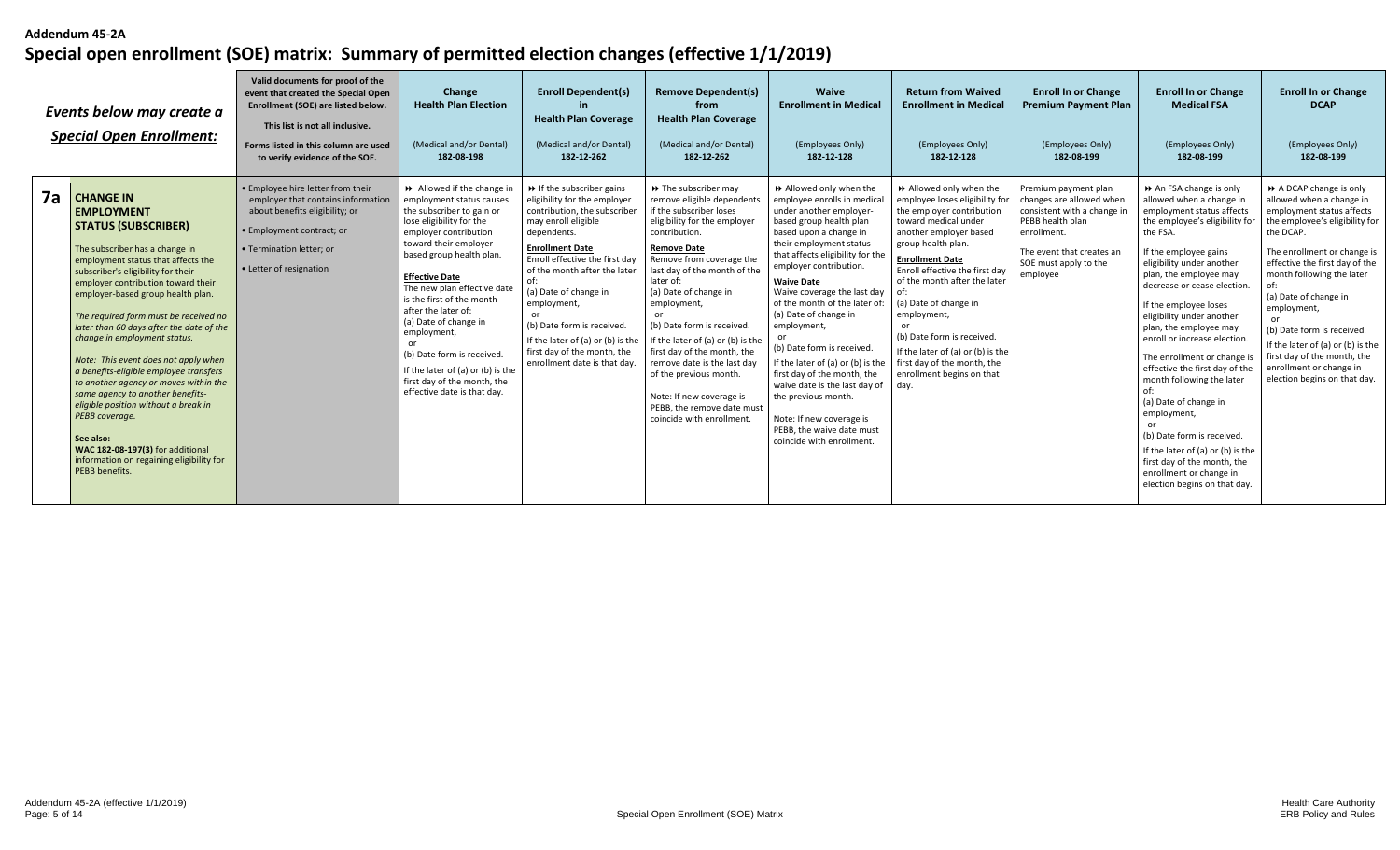|                | Events below may create a<br><b>Special Open Enrollment:</b>                                                                                                                                                                                                                                                                                                                                                                                                                                                                                                                                                                                 | Valid documents for proof of the<br>event that created the Special Open<br>Enrollment (SOE) are listed below.<br>This list is not all inclusive.<br>Forms listed in this column are used<br>to verify evidence of the SOE. | Change<br><b>Health Plan Election</b><br>(Medical and/or Dental)<br>182-08-198                                                                                                                                                                                                                                                                                                                                                                                                                                                   | <b>Enroll Dependent(s)</b><br><b>Health Plan Coverage</b><br>(Medical and/or Dental)<br>182-12-262                                                                                                                                                                                                                                                                                                                                                                                                                                                         | <b>Remove Dependent(s)</b><br>from<br><b>Health Plan Coverage</b><br>(Medical and/or Dental)<br>182-12-262                                                                                                                                                                                                                                                                                                                                                                                                                                                                                                                                                               | <b>Waive</b><br><b>Enrollment in Medical</b><br>(Employees Only)<br>182-12-128                                                                                                                                                                                                                                                                                                                                                                                                                                                                                                                   | <b>Return from Waived</b><br><b>Enrollment in Medical</b><br>(Employees Only)<br>182-12-128                                                                                                                                                                                                                                                                                                                                                                                                                                                                                                                                                                                                  | <b>Enroll In or Change</b><br><b>Premium Payment Plan</b><br>(Employees Only)<br>182-08-199                                                                                                          | <b>Enroll In or Change</b><br><b>Medical FSA</b><br>(Employees Only)<br>182-08-199                                                                                                                                                                                                                                                                                                                                                                                                                                                                                                                                                                                                                     | <b>Enroll In or Change</b><br><b>DCAP</b><br>(Employees Only)<br>182-08-199                                                                                                                                                                                                                                                                                                                                                                                                                                                                                                                                                                                                                                                                                                                                                                                                                 |
|----------------|----------------------------------------------------------------------------------------------------------------------------------------------------------------------------------------------------------------------------------------------------------------------------------------------------------------------------------------------------------------------------------------------------------------------------------------------------------------------------------------------------------------------------------------------------------------------------------------------------------------------------------------------|----------------------------------------------------------------------------------------------------------------------------------------------------------------------------------------------------------------------------|----------------------------------------------------------------------------------------------------------------------------------------------------------------------------------------------------------------------------------------------------------------------------------------------------------------------------------------------------------------------------------------------------------------------------------------------------------------------------------------------------------------------------------|------------------------------------------------------------------------------------------------------------------------------------------------------------------------------------------------------------------------------------------------------------------------------------------------------------------------------------------------------------------------------------------------------------------------------------------------------------------------------------------------------------------------------------------------------------|--------------------------------------------------------------------------------------------------------------------------------------------------------------------------------------------------------------------------------------------------------------------------------------------------------------------------------------------------------------------------------------------------------------------------------------------------------------------------------------------------------------------------------------------------------------------------------------------------------------------------------------------------------------------------|--------------------------------------------------------------------------------------------------------------------------------------------------------------------------------------------------------------------------------------------------------------------------------------------------------------------------------------------------------------------------------------------------------------------------------------------------------------------------------------------------------------------------------------------------------------------------------------------------|----------------------------------------------------------------------------------------------------------------------------------------------------------------------------------------------------------------------------------------------------------------------------------------------------------------------------------------------------------------------------------------------------------------------------------------------------------------------------------------------------------------------------------------------------------------------------------------------------------------------------------------------------------------------------------------------|------------------------------------------------------------------------------------------------------------------------------------------------------------------------------------------------------|--------------------------------------------------------------------------------------------------------------------------------------------------------------------------------------------------------------------------------------------------------------------------------------------------------------------------------------------------------------------------------------------------------------------------------------------------------------------------------------------------------------------------------------------------------------------------------------------------------------------------------------------------------------------------------------------------------|---------------------------------------------------------------------------------------------------------------------------------------------------------------------------------------------------------------------------------------------------------------------------------------------------------------------------------------------------------------------------------------------------------------------------------------------------------------------------------------------------------------------------------------------------------------------------------------------------------------------------------------------------------------------------------------------------------------------------------------------------------------------------------------------------------------------------------------------------------------------------------------------|
| 7 <sub>b</sub> | <b>CHANGE IN EMPLOYMENT</b><br><b>STATUS (SUBSCRIBER'S</b><br>DEPENDENT)<br>The subscriber's dependent has a<br>change in employment status that<br>affects their eligibility for their<br>employer contribution under their<br>employer-based group health plan.<br>The required form must be received no<br>later than 60 days after the date of the<br>change in employment status.<br>Exception: For the purposes of this<br>special open enrollment "employer<br>contribution" means contributions<br>made by the dependent's current or<br>former employer toward health<br>coverage as described in Treasury<br>Regulation 54.9801-6. | • Employee hire letter from their<br>employer that contain information<br>about benefits eligibility; or<br>• Employment contract; or<br>• Termination letter: or<br>• Letter of resignation                               | Allowed only if the<br>subscriber enrolls an eligible<br>dependent who lost<br>eligibility for the employer<br>contribution toward their<br>employer-based group<br>health plan due to a change<br>in the dependent's<br>employment status.<br><b>Effective Date</b><br>The new plan effective date<br>is the first of the month<br>after the later of:<br>(a) Date of change in<br>employment,<br>(b) Date form is received.<br>If the later of (a) or (b) is the<br>first day of the month, the<br>effective date is that day. | >> The subscriber is allowed<br>to enroll the eligible<br>dependent who lost<br>coverage due to the<br>dependent's loss of<br>eligibility for the employer<br>contribution. Existing<br>uncovered dependents may<br>not be enrolled unless<br>allowable under SOE #7a.<br><b>Effective Date</b><br>The new plan effective date<br>is the first of the month<br>after the later of:<br>(a) Date of change in<br>employment,<br>(b) Date form is received.<br>If the later of (a) or (b) is the<br>first day of the month, the<br>effective date is that day | >> Allowed only if the<br>subscriber's dependent that<br>is being removed enrolls<br>under the employer-based<br>group health plan when he<br>or she gains eligibility for<br>the employer contribution.<br>The dependent's removal<br>must be consistent with the<br>SOE event.<br><b>Remove Date</b><br>Remove from coverage the<br>last day of the month of the<br>later of:<br>(a) Date of change in<br>employment,<br>(b) Date form is received.<br>If the later of (a) or (b) is the<br>first day of the month, the<br>remove date is the last day<br>of the previous month.<br>Note: If new coverage is<br>PEBB, the remove date must<br>coincide with enrollment | Allowed only when the<br>employee enrolls in their<br>dependent's medical under<br>the dependent's employer-<br>based group health plan<br>where they gained eligibility<br>for the emplover<br>contribution.<br><b>Waive Date</b><br>Waive coverage the last day<br>of the month of the later of:<br>(a) Date of change in<br>employment,<br>or<br>(b) Date form is received.<br>If the later of (a) or (b) is the<br>first day of the month, the<br>waive date is the last day of<br>the previous month.<br>Note: If new coverage is<br>PEBB, the waive date must<br>coincide with enrollment. | Allowed only when the<br>employee's dependent loses<br>eligibility for the employer<br>contribution toward their<br>medical under their<br>employer-based group<br>health plan. If the SOE is<br>due to the dependent's loss<br>of eligibility, the employee<br>may enroll in order to enroll<br>the dependent. Existing<br>uncovered dependents may<br>not be enrolled unless<br>allowable under SOE #7a.<br><b>Enrollment Date</b><br>Enroll effective the first day<br>of the month after the later<br>of:<br>(a) Date of change in<br>employment,<br>(b) Date form is received.<br>If the later of (a) or (b) is the<br>first day of the month, the<br>enrollment begins on that<br>day. | Premium payment plan<br>changes are allowed when<br>consistent with a change in<br>PEBB health plan<br>enrollment.<br>The event that creates an<br>SOE must apply to the<br>employee's tax dependent | An FSA change is only<br>allowed when a change in<br>employment status affects<br>the employee's dependent'<br>eligibility for the FSA.<br>If the employee's<br>dependent gains eligibility<br>under another plan, the<br>employee may decrease or<br>cease election.<br>If the employee's<br>dependent loses eligibility<br>under another plan, the<br>employee may enroll or<br>increase election.<br>The enrollment or change i<br>effective the first day of the<br>month following the later<br>(a) Date of change in<br>employment,<br>(b) Date form is received.<br>If the later of (a) or (b) is the<br>first day of the month, the<br>enrollment or change in<br>election begins on that day. | A DCAP change is only<br>allowed when a change in<br>employment status affects<br>the employee's dependent's<br>eligibility for the DCAP.<br>If a tax dependent gains<br>eligibility and is enrolled<br>under another plan, the<br>employee may revoke or<br>decrease election. If a tax<br>dependent loses eligibility<br>under another plan, the<br>employee may enroll or<br>increase election.<br>Also, if the tax dependent<br>begins or ceases gainful<br>employment (affecting<br>eligibility for DCAP), the<br>employee may elect or<br>revoke the DCAP election<br>accordingly.<br>The enrollment or change is<br>effective the first day of the<br>month following the later<br>(a) Date of change in<br>employment,<br>(b) Date form is received.<br>If the later of (a) or (b) is the<br>first day of the month, the<br>enrollment or change in<br>election begins on that day. |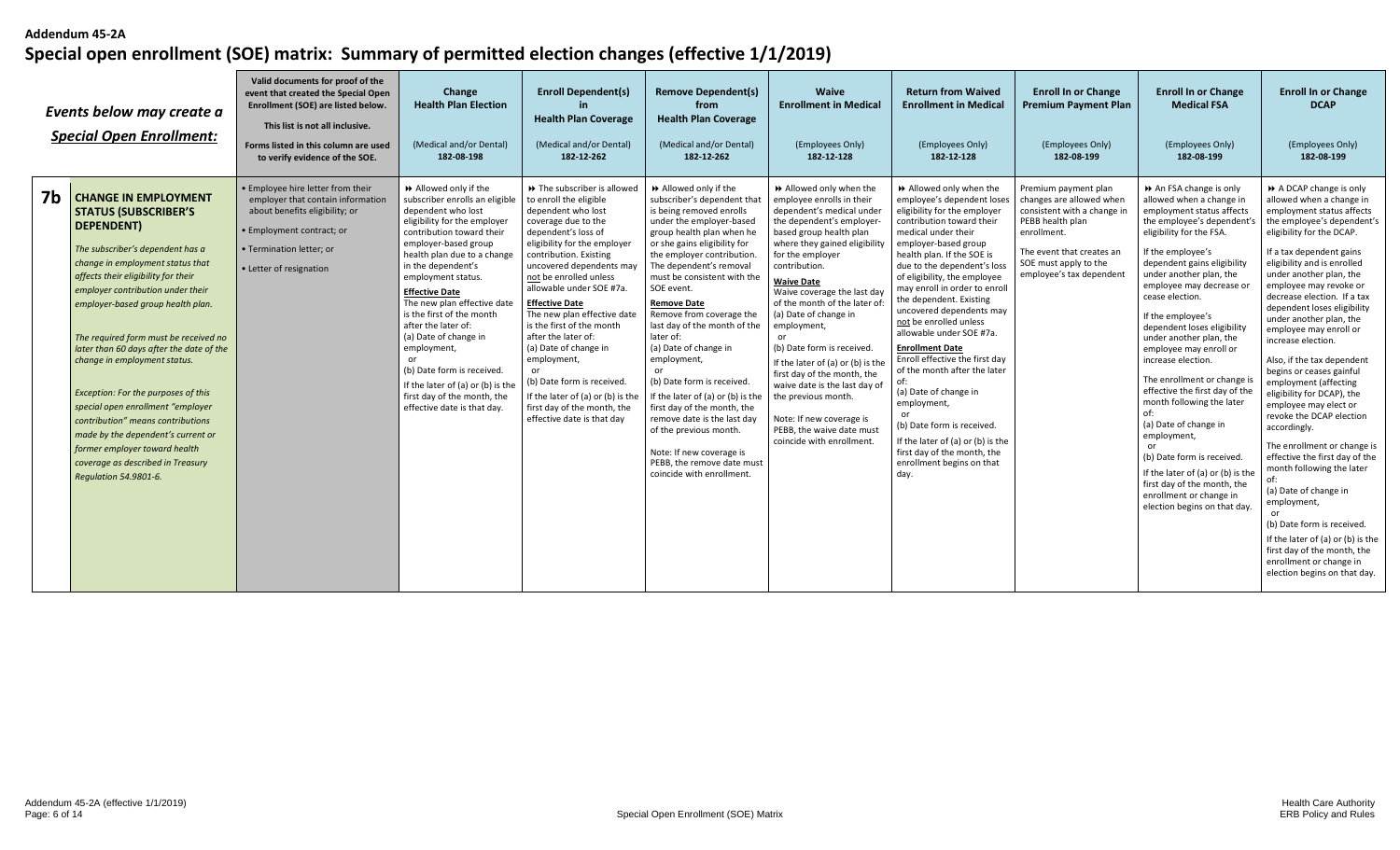|   | Events below may create a<br><b>Special Open Enrollment:</b>                                                                                                                                                                                                                                                                                                                                                                                                                                                                     | Valid documents for proof of the<br>event that created the Special Open<br>Enrollment (SOE) are listed below.<br>This list is not all inclusive.<br>Forms listed in this column are used<br>to verify evidence of the SOE.                                                                                                                                                                       | Change<br><b>Health Plan Election</b><br>(Medical and/or Dental)<br>182-08-198 | <b>Enroll Dependent(s)</b><br><b>Health Plan Coverage</b><br>(Medical and/or Dental)<br>182-12-262                                                                                                                                                                                                                                                                                                                                                                                                                                                                             | <b>Remove Dependent(s)</b><br>from<br><b>Health Plan Coverage</b><br>(Medical and/or Dental)<br>182-12-262                                                                                                                                                                                                                                                                                                                                        | <b>Waive</b><br><b>Enrollment in Medical</b><br>(Employees Only)<br>182-12-128                                                                                                                                                                                                                                                                                                                                                                            | <b>Return from Waived</b><br><b>Enrollment in Medical</b><br>(Employees Only)<br>182-12-128                                                                                                                                                                                                                                                                                                                                                                                                                                                                                                                                                                                                                                                                                                                                                                                                                     | <b>Enroll In or Change</b><br><b>Premium Payment Plan</b><br>(Employees Only)<br>182-08-199                                                                                                                              | <b>Enroll In or Change</b><br><b>Medical FSA</b><br>(Employees Only)<br>182-08-199 | <b>Enroll In or Change</b><br><b>DCAP</b><br>(Employees Only)<br>182-08-199                                                                                                                                                                                                                                                                                                                                                                                                                                                                                                        |
|---|----------------------------------------------------------------------------------------------------------------------------------------------------------------------------------------------------------------------------------------------------------------------------------------------------------------------------------------------------------------------------------------------------------------------------------------------------------------------------------------------------------------------------------|--------------------------------------------------------------------------------------------------------------------------------------------------------------------------------------------------------------------------------------------------------------------------------------------------------------------------------------------------------------------------------------------------|--------------------------------------------------------------------------------|--------------------------------------------------------------------------------------------------------------------------------------------------------------------------------------------------------------------------------------------------------------------------------------------------------------------------------------------------------------------------------------------------------------------------------------------------------------------------------------------------------------------------------------------------------------------------------|---------------------------------------------------------------------------------------------------------------------------------------------------------------------------------------------------------------------------------------------------------------------------------------------------------------------------------------------------------------------------------------------------------------------------------------------------|-----------------------------------------------------------------------------------------------------------------------------------------------------------------------------------------------------------------------------------------------------------------------------------------------------------------------------------------------------------------------------------------------------------------------------------------------------------|-----------------------------------------------------------------------------------------------------------------------------------------------------------------------------------------------------------------------------------------------------------------------------------------------------------------------------------------------------------------------------------------------------------------------------------------------------------------------------------------------------------------------------------------------------------------------------------------------------------------------------------------------------------------------------------------------------------------------------------------------------------------------------------------------------------------------------------------------------------------------------------------------------------------|--------------------------------------------------------------------------------------------------------------------------------------------------------------------------------------------------------------------------|------------------------------------------------------------------------------------|------------------------------------------------------------------------------------------------------------------------------------------------------------------------------------------------------------------------------------------------------------------------------------------------------------------------------------------------------------------------------------------------------------------------------------------------------------------------------------------------------------------------------------------------------------------------------------|
| 8 | <b>CHANGE UNDER</b><br><b>OTHER EMPLOYER-BASED</b><br><b>GROUP HEALTH PLAN'S</b><br><b>OPEN ENROLLMENT</b><br>The subscriber or the subscriber's<br>dependent has a change in enrollment<br>under another employer-based group<br>health plan during its annual open<br>enrollment that does not align with the<br>PEBB program's annual open<br>enrollment.<br>The required form must be received no<br>later than 60 days after the date of the<br>other employer-based group health<br>plan's open enrollment effective date. | • Certificate of Creditable Coverage;<br>or<br>• Letter of enrollment or termination<br>of coverage from the health plan; or<br>• Letter of enrollment or termination<br>of coverage from the employer's<br>personnel, payroll, or benefits<br>office; or<br>· Letter of DCAP enrollment or<br>termination from other DCAP<br>administrator (for DCAP election<br>change); or<br>Proof of Waiver | <b>SOE Not Allowed</b>                                                         | $\rightarrow$ The subscriber may<br>enroll a dependent who<br>ended coverage during ar<br>open enrollment under<br>another employer-based<br>group health plan. Existing<br>uncovered dependents who<br>did not end coverage under<br>another employer plan may<br>not be enrolled.<br><b>Enrollment Date</b><br>Enroll effective the first day<br>of the month after the later<br>(a) Other plan's open<br>enrollment effective date,<br>or<br>(b) Date form is received.<br>If the later of (a) or (b) is the<br>first day of the month, the<br>enrollment date is that day. | Allowed only if the<br>dependent being removed<br>enrolls during an open<br>enrollment under another<br>employer-based group<br>health plan.<br>Remove Date<br>Remove coverage the last<br>day of the month of the<br>later of:<br>(a) Other plan's open<br>enrollment effective date,<br>(b) Date form is received.<br>If the later of (a) or (b) is the<br>first day of the month, the<br>remove date is the last day<br>of the previous month. | Allowed only when the<br>employee enrolls in medical<br>during an open enrollment<br>under another employer-<br>based group health plan.<br><b>Waive Date</b><br>Waive coverage the last day<br>of the month of the later of<br>(a) Other plan's open<br>enrollment effective date,<br>$\Omega$<br>(b) Date form is received.<br>If the later of (a) or (b) is the<br>first day of the month, the<br>waive date is the last day of<br>the previous month. | >> Allowed only when the<br>employee or a dependent<br>terminates medical during<br>open enrollment under<br>another employer based<br>group health plan. If a<br>dependent terminates<br>medical under another<br>employer-based group<br>health plan during the<br>other plan's open<br>enrollment, the employee<br>may enroll in order to enroll<br>the dependent. Existing<br>uncovered dependents who<br>did not end coverage under<br>another employer plan may<br>not be enrolled.<br>Note: The employee is<br>allowed to elect a health<br>plan when returning from<br>waived enrollment status.<br><b>Enrollment Date</b><br>Enroll effective the first day<br>of the month after the later<br>of:<br>(a) Other plan's open<br>enrollment effective date.<br>or<br>(b) Date form is received.<br>If the later of (a) or (b) is the<br>first day of the month, the<br>enrollment begins on that<br>day. | Premium payment plan<br>changes are allowed when<br>consistent with a change in<br>PEBB health plan<br>enrollment.<br>The event that creates an<br>SOE must apply to the<br>employee or the employee's<br>tax dependent. | <b>SOE Not Allowed</b>                                                             | If a tax dependent enrolls<br>or increases election under<br>another DCAP plan, the<br>employee may revoke or<br>decrease election. If a tax<br>dependent terminates or<br>reduces another DCAP<br>election, the employee may<br>enroll or increase election.<br>Enrollment or change is<br>effective the first day of the<br>month following the later<br>of:<br>(a) Other plan's open<br>enrollment effective date,<br>(b) Date form is received.<br>If the later of (a) or (b) is the<br>first day of the month, the<br>enrollment or change in<br>election begins on that day. |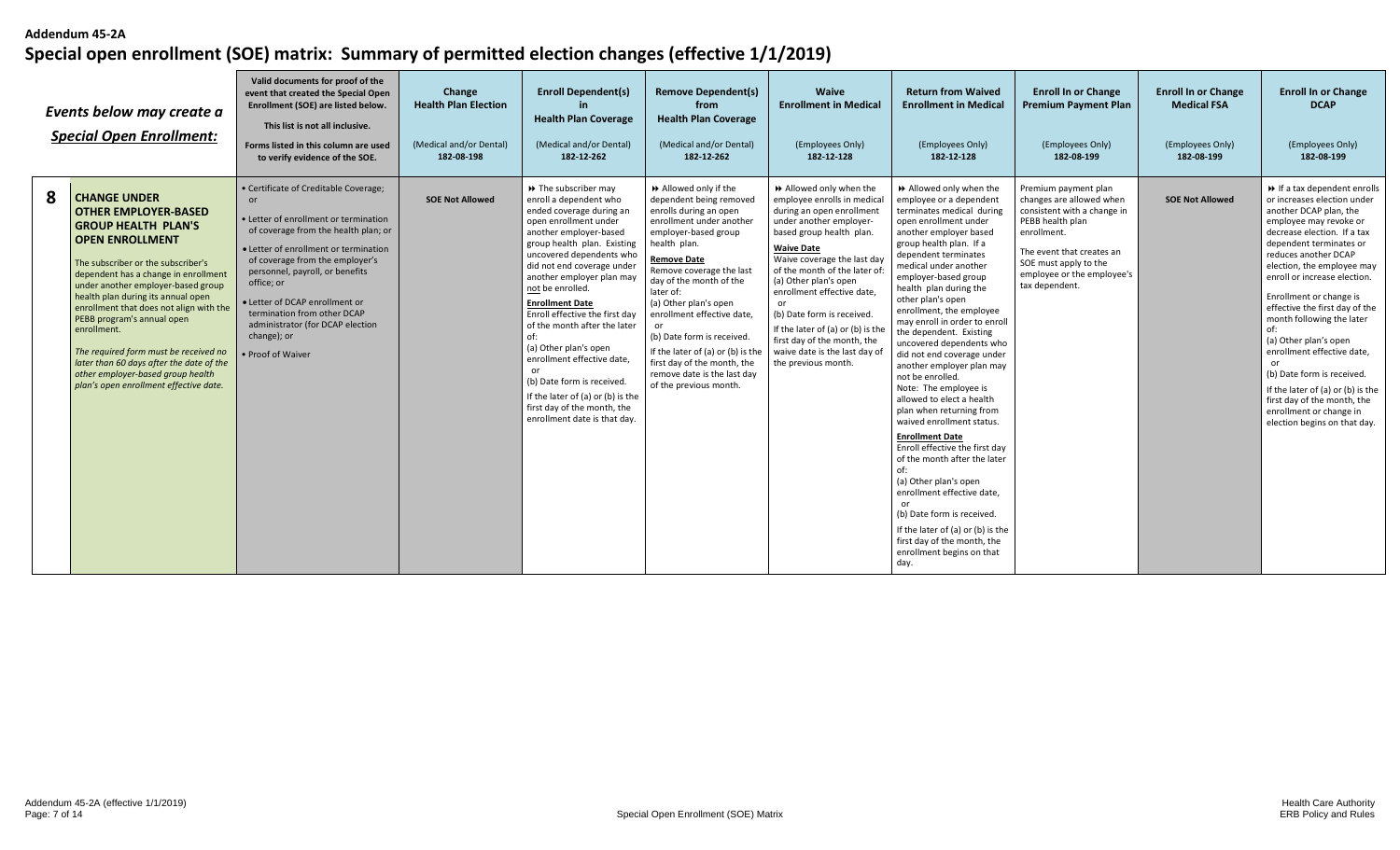|    | Events below may create a<br><b>Special Open Enrollment:</b>                                                                                                                                                                                                                                                                                                                                                                                                                                                                                   | Valid documents for proof of the<br>event that created the Special Open<br>Enrollment (SOE) are listed below.<br>This list is not all inclusive.<br>Forms listed in this column are used<br>to verify evidence of the SOE. | Change<br><b>Health Plan Election</b><br>(Medical and/or Dental)<br>182-08-198                                                                                                                                                                                                                                                                                                                   | <b>Enroll Dependent(s)</b><br><b>Health Plan Coverage</b><br>(Medical and/or Dental)<br>182-12-262                                                                                                                                                                                                                                                                                                                                                                                                               | <b>Remove Dependent(s)</b><br>from<br><b>Health Plan Coverage</b><br>(Medical and/or Dental)<br>182-12-262                                                                                                                                                                                                                                                                                                                                                                                                                                | <b>Waive</b><br><b>Enrollment in Medical</b><br>(Employees Only)<br>182-12-128                                                                                                                                                                                                                                                                                                                               | <b>Return from Waived</b><br><b>Enrollment in Medical</b><br>(Employees Only)<br>182-12-128                                                                                                                                                                                                                                                                                                                                                                                                                                                     | <b>Enroll In or Change</b><br><b>Premium Payment Plan</b><br>(Employees Only)<br>182-08-199                                                                                                                              | <b>Enroll In or Change</b><br><b>Medical FSA</b><br>(Employees Only)<br>182-08-199 | <b>Enroll In or Change</b><br><b>DCAP</b><br>(Employees Only)<br>182-08-199 |
|----|------------------------------------------------------------------------------------------------------------------------------------------------------------------------------------------------------------------------------------------------------------------------------------------------------------------------------------------------------------------------------------------------------------------------------------------------------------------------------------------------------------------------------------------------|----------------------------------------------------------------------------------------------------------------------------------------------------------------------------------------------------------------------------|--------------------------------------------------------------------------------------------------------------------------------------------------------------------------------------------------------------------------------------------------------------------------------------------------------------------------------------------------------------------------------------------------|------------------------------------------------------------------------------------------------------------------------------------------------------------------------------------------------------------------------------------------------------------------------------------------------------------------------------------------------------------------------------------------------------------------------------------------------------------------------------------------------------------------|-------------------------------------------------------------------------------------------------------------------------------------------------------------------------------------------------------------------------------------------------------------------------------------------------------------------------------------------------------------------------------------------------------------------------------------------------------------------------------------------------------------------------------------------|--------------------------------------------------------------------------------------------------------------------------------------------------------------------------------------------------------------------------------------------------------------------------------------------------------------------------------------------------------------------------------------------------------------|-------------------------------------------------------------------------------------------------------------------------------------------------------------------------------------------------------------------------------------------------------------------------------------------------------------------------------------------------------------------------------------------------------------------------------------------------------------------------------------------------------------------------------------------------|--------------------------------------------------------------------------------------------------------------------------------------------------------------------------------------------------------------------------|------------------------------------------------------------------------------------|-----------------------------------------------------------------------------|
| 9  | <b>DEPENDENT MOVES FROM</b><br><b>OUTSIDE USA TO USA, OR</b><br><b>FROM USA TO OUTSIDE USA</b><br>The subscriber's dependent has a<br>change in residence from outside of<br>the United States to within the United<br>States, or from within the United<br>States to outside of the United States.<br>The required form must be received no<br>later than 60 days after the date<br>moving to or from USA.                                                                                                                                    | . Visa or Passport with date of entry;<br>or<br>• Proof of former and current<br>residence (e.g. utility bill)                                                                                                             | <b>SOE Not Allowed</b>                                                                                                                                                                                                                                                                                                                                                                           | >> The subscriber may only<br>enroll a dependent who<br>moves to the United States.<br>Existing uncovered<br>dependents who did not<br>move to the United States<br>may not be enrolled.<br><b>Enrollment Date</b><br>Enroll effective the first of<br>the month after the later of:<br>(a) Date dependent changes<br>residence from other<br>country to the United<br>States,<br>(b) Date form is received.<br>If the later of (a) or (b) is the<br>first day of the month, the<br>enrollment date is that day. | >> The subscriber may only<br>remove a dependent who<br>moves outside of the United<br>States. Enrolled dependents<br>who did not move outside<br>of the United States may<br>not be removed.<br>Remove Date<br>Remove from coverage the<br>last day of the month of the<br>later of:<br>(a) Date dependent changes<br>residence from the United<br>States to another country,<br>(b) Date form is received.<br>If the later of (a) or (b) is the<br>first day of the month, the<br>remove date is the last day<br>of the previous month. | >> Allowed only if all other<br>enrolled dependents move<br>outside of the United States<br><b>Waive Date</b><br>Waive coverage the last day<br>of the month of the later of:<br>(a) Date dependent changes<br>residence from the United<br>States to other country,<br>or<br>(b) Date form is received.<br>If the later of (a) or (b) is the<br>first day of the month, the<br>enrollment date is that day. | Allowed only to enable<br>enrollment of a dependent<br>who moves to the United<br>States.<br><b>Existing uncovered</b><br>dependents who did not<br>move to the United States<br>may not be enrolled.<br><b>Enrollment Date</b><br>Enroll effective the first day<br>of the month after the later<br>of:<br>(a) Date dependent changes<br>residence from other<br>country to the United<br>States,<br>or<br>(b) Date form is received.<br>If the later of (a) or (b) is the<br>first day of the month, the<br>enrollment begins on that<br>day. | Premium payment plan<br>changes are allowed when<br>consistent with a change in<br>PEBB health plan<br>enrollment.<br>The event that creates an<br>SOE must apply to the<br>employee or the employee's<br>tax dependent. | <b>SOE Not Allowed</b>                                                             | <b>SOE Not Allowed</b>                                                      |
| 10 | <b>CHANGE IN RESIDENCE</b><br>The subscriber or the subscriber's<br>dependent has a change in residence<br>that affects health plan availability.<br>If the subscriber moves and the<br>subscriber's current health plan is not<br>available in the new location the<br>subscriber must select a new health<br>plan.<br>Note: A dental plan is considered to be<br>available if within 50 miles of<br>subscriber's new residence.<br>The required form must be received no<br>later than 60 days after the date of the<br>change in residence. | • Proof of former and current<br>residence (e.g. utility bill); or<br>• Certificate of Creditable Coverage                                                                                                                 | Allowed only if the<br>change in residence causes<br>the current health plan to<br>become unavailable.<br><b>Effective Date</b><br>The new plan effective date<br>is the first of the month<br>after the later of:<br>(a) Date of change in<br>residence,<br>or<br>(b) Date form is received.<br>If the later of (a) or (b) is the<br>first day of the month, the<br>effective date is that day. | <b>SOE Not Allowed</b>                                                                                                                                                                                                                                                                                                                                                                                                                                                                                           | <b>SOE Not Allowed</b>                                                                                                                                                                                                                                                                                                                                                                                                                                                                                                                    | <b>SOE Not Allowed</b>                                                                                                                                                                                                                                                                                                                                                                                       | <b>SOE Not Allowed</b>                                                                                                                                                                                                                                                                                                                                                                                                                                                                                                                          | Premium payment plan<br>changes are allowed when<br>consistent with a change in<br>PEBB health plan<br>enrollment.<br>The event that creates an<br>SOE must apply to the<br>employee or the employee's<br>tax dependent. | <b>SOE Not Allowed</b>                                                             | <b>SOE Not Allowed</b>                                                      |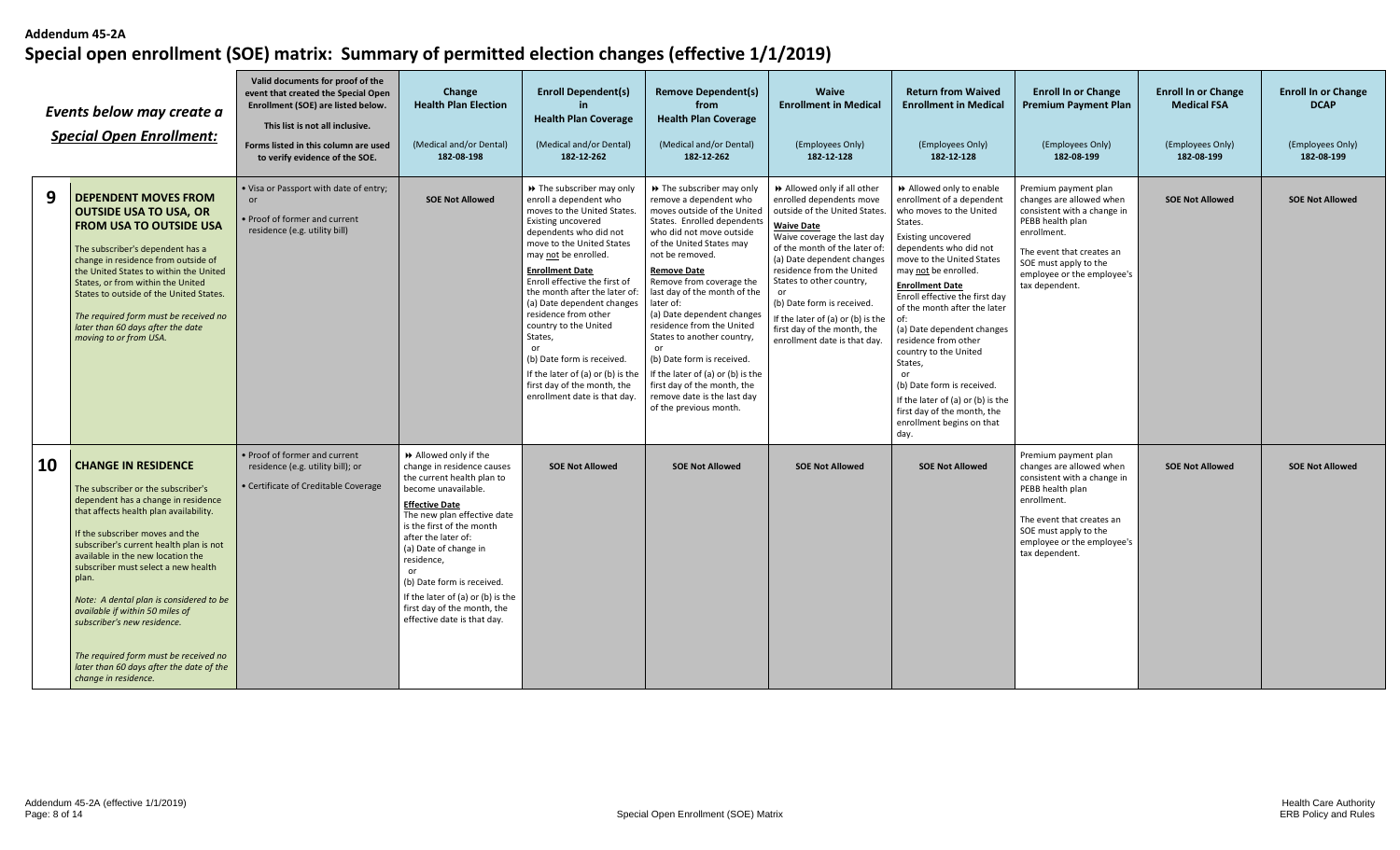|    | Events below may create a<br><b>Special Open Enrollment:</b>                                                                                                                                                                                                                                                                                                                                                                                                                                                                                                                                                                                | Valid documents for proof of the<br>event that created the Special Open<br>Enrollment (SOE) are listed below.<br>This list is not all inclusive.<br>Forms listed in this column are used<br>to verify evidence of the SOE.                                                                                 | Change<br><b>Health Plan Election</b><br>(Medical and/or Dental)<br>182-08-198                                                                                                                                                                                                                                                                                                                                                                                                                                                | <b>Enroll Dependent(s)</b><br><b>Health Plan Coverage</b><br>(Medical and/or Dental)<br>182-12-262                                                                                                                                                                                                                                                                                                                                                                                                       | <b>Remove Dependent(s)</b><br>from<br><b>Health Plan Coverage</b><br>(Medical and/or Dental)<br>182-12-262                                                                                                                                                                                                                                                                                                                                                            | <b>Waive</b><br><b>Enrollment in Medical</b><br>(Employees Only)<br>182-12-128                                                                                                                                                                                                                                                                                                         | <b>Return from Waived</b><br><b>Enrollment in Medical</b><br>(Employees Only)<br>182-12-128                                                                                                                                                                                                                                                                                                                                                                                                                                                                                                                                      | <b>Enroll In or Change</b><br><b>Premium Payment Plan</b><br>(Employees Only)<br>182-08-199                                                                                                                                    | <b>Enroll In or Change</b><br><b>Medical FSA</b><br>(Employees Only)<br>182-08-199                                                                                                                                                                                                                                                                                                                                                                                                                                                                                                                           | <b>Enroll In or Change</b><br><b>DCAP</b><br>(Employees Only)<br>182-08-199                                             |
|----|---------------------------------------------------------------------------------------------------------------------------------------------------------------------------------------------------------------------------------------------------------------------------------------------------------------------------------------------------------------------------------------------------------------------------------------------------------------------------------------------------------------------------------------------------------------------------------------------------------------------------------------------|------------------------------------------------------------------------------------------------------------------------------------------------------------------------------------------------------------------------------------------------------------------------------------------------------------|-------------------------------------------------------------------------------------------------------------------------------------------------------------------------------------------------------------------------------------------------------------------------------------------------------------------------------------------------------------------------------------------------------------------------------------------------------------------------------------------------------------------------------|----------------------------------------------------------------------------------------------------------------------------------------------------------------------------------------------------------------------------------------------------------------------------------------------------------------------------------------------------------------------------------------------------------------------------------------------------------------------------------------------------------|-----------------------------------------------------------------------------------------------------------------------------------------------------------------------------------------------------------------------------------------------------------------------------------------------------------------------------------------------------------------------------------------------------------------------------------------------------------------------|----------------------------------------------------------------------------------------------------------------------------------------------------------------------------------------------------------------------------------------------------------------------------------------------------------------------------------------------------------------------------------------|----------------------------------------------------------------------------------------------------------------------------------------------------------------------------------------------------------------------------------------------------------------------------------------------------------------------------------------------------------------------------------------------------------------------------------------------------------------------------------------------------------------------------------------------------------------------------------------------------------------------------------|--------------------------------------------------------------------------------------------------------------------------------------------------------------------------------------------------------------------------------|--------------------------------------------------------------------------------------------------------------------------------------------------------------------------------------------------------------------------------------------------------------------------------------------------------------------------------------------------------------------------------------------------------------------------------------------------------------------------------------------------------------------------------------------------------------------------------------------------------------|-------------------------------------------------------------------------------------------------------------------------|
| 11 | <b>COURT ORDER</b><br>A court order requires the subscriber<br>or any other individual to provide<br>insurance coverage for an eligible child<br>of the subscriber.<br>The required form must be received no<br>later than 60 days after the date of the<br>court order.                                                                                                                                                                                                                                                                                                                                                                    | · Valid court order                                                                                                                                                                                                                                                                                        | Allowed only if the<br>election change is required<br>by a court order, or if an<br>election change is requested<br>because the child named in<br>a court order does not<br>reside in the service area of<br>the subscriber's health plan.<br><b>Effective Date</b><br>The new plan effective date<br>is the first of the month<br>after the later of:<br>(a) Date of the court order,<br>or<br>(b) Date form is received.<br>If the later of (a) or (b) is the<br>first day of the month, the<br>effective date is that day. | >> The subscriber may<br>enroll a child required to be<br>enrolled by a court order.<br>Existing uncovered<br>dependents who are not<br>required to be enrolled by a<br>court order may not be<br>enrolled.<br><b>Enrollment Date</b><br>Enroll effective the first day<br>of the month after the later<br>of:<br>(a) Date of the court order,<br>(b) Date form is received.<br>If the later of (a) or (b) is the<br>first day of the month, the<br>enrollment date is that day.                         | >> Allowed only if the child<br>is enrolled under the<br>coverage of the individual<br>who is required by a court<br>order to provide insurance<br>coverage.<br><b>Remove Date</b><br>Remove the child from<br>coverage the last day of the<br>month of the later of:<br>(a) Date of the court order<br>or<br>(b) Date form is received.<br>If the later of (a) or (b) is the<br>first day of the month, the<br>remove date is the last day<br>of the previous month. | <b>SOE Not Allowed</b>                                                                                                                                                                                                                                                                                                                                                                 | → The employee may enroll<br>in order to enroll a child<br>who is required to be<br>enrolled by a court order.<br><b>Existing uncovered</b><br>dependents who are not<br>required to be enrolled by a<br>court order may not be<br>enrolled.<br><b>Enrollment Date</b><br>Enroll effective the first day<br>of the month after the later<br>of:<br>(a) Date of the court order,<br>nr<br>(b) Date form is received.<br>If the later of (a) or (b) is the<br>first day of the month, the<br>enrollment begins on that<br>day.                                                                                                     | Premium payment plan<br>changes are allowed when<br>consistent with a change in<br>PEBB health plan<br>enrollment.<br>The event that creates an<br>SOE must apply to the<br>employee or the employee's<br>tax dependent child. | >> The employee may enroll<br>or increase election if<br>required by a court order<br>for the employee's tax<br>dependent child.<br>The enrollment or change is<br>effective the first day of the<br>month following the later<br>of:<br>(a) Date of the court order,<br>(b) Date form is received.<br>If the later of (a) or (b) is the<br>first day of the month, the<br>enrollment or change in<br>election begins on that day.                                                                                                                                                                           | <b>SOE Not Allowed</b><br>See Event #19:<br>"Changed Number of<br>Qualifying Individuals"<br>(N/A for child turning 26) |
| 12 | <b>GAIN OR LOSE ELIGIBILITY</b><br><b>FOR MEDICAID OR CHIP</b><br>The subscriber or the subscriber's<br>dependent becomes entitled to<br>coverage under Medicaid or a state<br>children's health insurance program<br>(CHIP), or the subscriber or the<br>subscriber's dependent loses eligibility<br>for coverage under Medicaid or CHIP.<br>The required form must be received no<br>later than 60 days after the date of<br>gaining or losing eligibility.<br>Note: For gaining eligibility, the 60-day<br>notice requirement is measured from<br>the later of:<br>-Date of eligibility,<br><b>or</b><br>-Date agency grants eligibility | • Enrollment or Termination letter<br>from Medicaid or CHIP reflecting the<br>date that the subscriber or<br>subscriber's dependent became<br>entitled to and enrolled in Medicaid<br>or CHIP or the date at which the<br>subscriber or subscriber's<br>dependent lost eligibility for<br>Medicaid or CHIP | Allowed only if the<br>subscriber removes a<br>dependent from coverage<br>or enrolls a dependent in<br>coverage.<br><b>Effective Date</b><br>The new plan effective date<br>is the first of the month<br>after the later of:<br>(a) Date eligible for<br>Medicaid or CHIP,<br>(b) Date form is received.<br>If the later of (a) or (b) is the<br>first day of the month, the<br>effective date is that day.                                                                                                                   | >> The subscriber may<br>enroll a dependent who lost<br>eligibility for coverage under<br>Medicaid or CHIP. Existing<br>uncovered dependents who<br>did not lose Medicaid or<br>CHIP eligibility may not be<br>enrolled.<br><b>Enrollment Date</b><br>Enroll effective the first day<br>of month following the later<br>(a) Date not eligible for<br>Medicaid or CHIP.<br>(b) Date form is received.<br>If the later of (a) or (b) is the<br>first day of the month, the<br>enrollment date is that day. | >> Allowed only if the<br>dependent enrolls in<br>Medicaid or CHIP coverage<br>when becoming eligible for<br>that coverage.<br><b>Remove Date</b><br>Remove the dependent<br>from coverage the last day<br>of the month of the later of<br>(a) Date eligible for<br>Medicaid or CHIP,<br>(b) Date form is received.<br>If the later of (a) or (b) is the<br>first day of the month, the<br>remove date is the last day<br>of the previous month.                      | Allowed only if the<br>employee enrolls in<br>Medicaid when he or she<br>becomes eligible.<br><b>Waive Date</b><br>Waive coverage the last day<br>of the month of the later of<br>(a) Date eligible for<br>Medicaid or CHIP,<br>(b) Date form is received.<br>If the later of (a) or (b) is the<br>first day of the month, the<br>waive date is the last day of<br>the previous month. | >> The employee must have<br>lost eligibility for Medicaid.<br>Or, if the SOE is due to a<br>dependent losing coverage<br>under Medicaid or CHIP, the<br>employee may enroll in<br>order to enroll the<br>dependent.<br>Existing uncovered<br>dependents who did not<br>lose Medicaid or CHIP<br>eligibility may not be<br>enrolled.<br><b>Enrollment Date</b><br>Enroll effective the first day<br>of the month after the later<br>of:<br>(a) Date not eligible for<br>Medicaid or CHIP,<br>(b) Date form is received.<br>If the later of (a) or (b) is the<br>first day of the month, the<br>enrollment begins on that<br>day. | Premium payment plan<br>changes are allowed when<br>consistent with a change in<br>PEBB health plan<br>enrollment.<br>The event that creates an<br>SOE must apply to the<br>employee or the employee's<br>tax dependent.       | >> The employee may<br>decrease or revoke election<br>if the employee or a<br>dependent becomes eligible<br>for Medicaid or CHIP. The<br>employee may enroll or<br>increase election if the<br>employee or a dependent<br>loses eligibility for Medicaid<br>or CHIP.<br>The enrollment or change is<br>effective the first day of the<br>month following the later<br>of:<br>(a) Date gaining or losing<br>eligibility for Medicaid or<br>CHIP.<br>(b) Date form is received.<br>If the later of (a) or (b) is the<br>first day of the month, the<br>enrollment or change in<br>election begins on that day. | <b>SOE Not Allowed</b>                                                                                                  |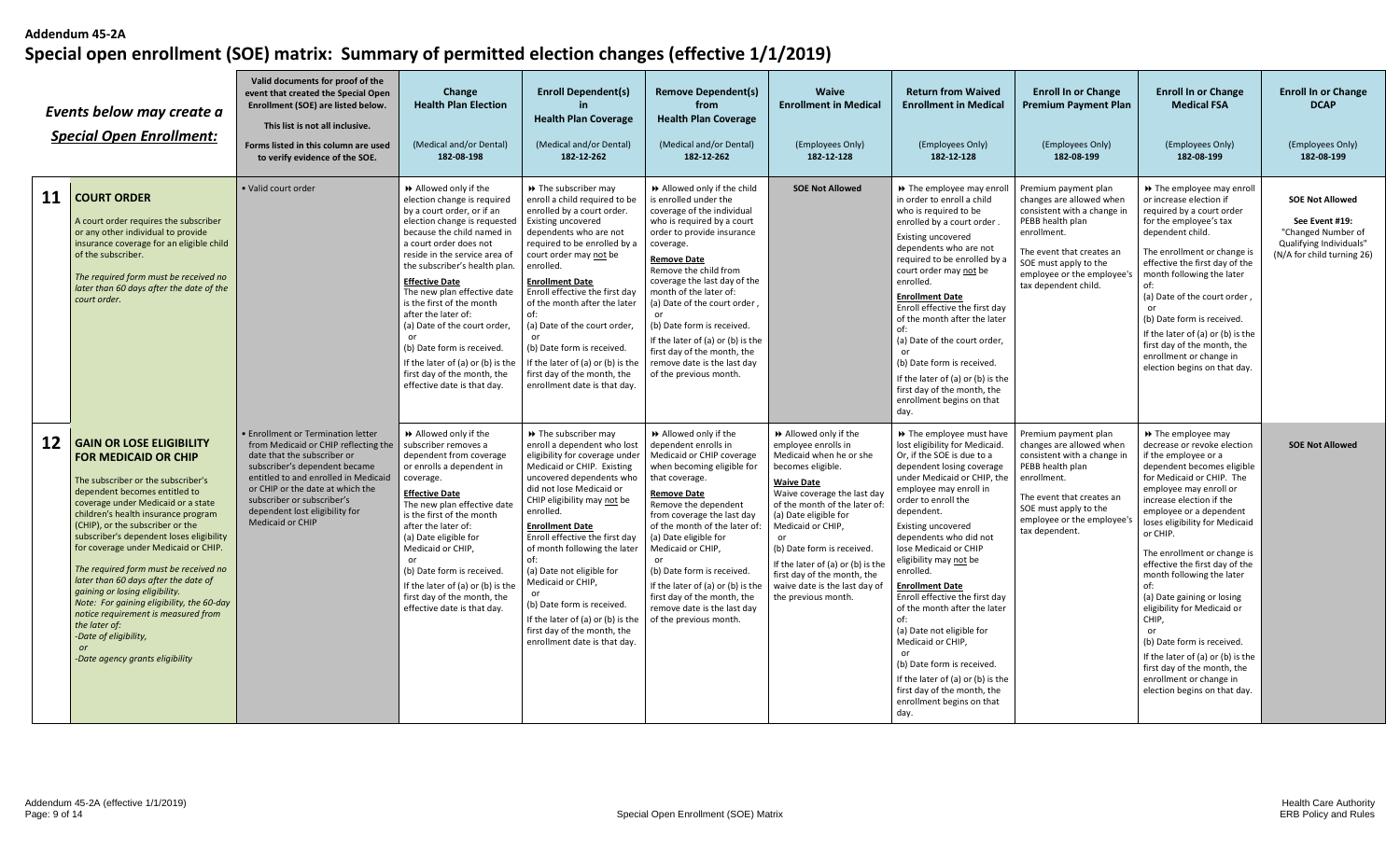|    | Events below may create a<br><b>Special Open Enrollment:</b>                                                                                                                                                                                                                                                                                                                                                                                                                                                                                                                                                                                            | Valid documents for proof of the<br>event that created the Special Open<br>Enrollment (SOE) are listed below.<br>This list is not all inclusive.<br>Forms listed in this column are used<br>to verify evidence of the SOE. | Change<br><b>Health Plan Election</b><br>(Medical and/or Dental)<br>182-08-198                                                                                                                                                                                                                                                                                                                                                                                                                                                                              | <b>Enroll Dependent(s)</b><br><b>Health Plan Coverage</b><br>(Medical and/or Dental)<br>182-12-262                                                                                                                                                                                                                                                                                                                                                                                                                                                                                                                                                                    | <b>Remove Dependent(s)</b><br>from<br><b>Health Plan Coverage</b><br>(Medical and/or Dental)<br>182-12-262 | <b>Waive</b><br><b>Enrollment in Medical</b><br>(Employees Only)<br>182-12-128 | <b>Return from Waived</b><br><b>Enrollment in Medical</b><br>(Employees Only)<br>182-12-128                                                                                                                                                                                                                                                                                                                                                                                                                                                                                                                                                                                         | <b>Enroll In or Change</b><br><b>Premium Payment Plan</b><br>(Employees Only)<br>182-08-199                                                                                                                              | <b>Enroll In or Change</b><br><b>Medical FSA</b><br>(Employees Only)<br>182-08-199 | <b>Enroll In or Change</b><br><b>DCAP</b><br>(Employees Only)<br>182-08-199 |
|----|---------------------------------------------------------------------------------------------------------------------------------------------------------------------------------------------------------------------------------------------------------------------------------------------------------------------------------------------------------------------------------------------------------------------------------------------------------------------------------------------------------------------------------------------------------------------------------------------------------------------------------------------------------|----------------------------------------------------------------------------------------------------------------------------------------------------------------------------------------------------------------------------|-------------------------------------------------------------------------------------------------------------------------------------------------------------------------------------------------------------------------------------------------------------------------------------------------------------------------------------------------------------------------------------------------------------------------------------------------------------------------------------------------------------------------------------------------------------|-----------------------------------------------------------------------------------------------------------------------------------------------------------------------------------------------------------------------------------------------------------------------------------------------------------------------------------------------------------------------------------------------------------------------------------------------------------------------------------------------------------------------------------------------------------------------------------------------------------------------------------------------------------------------|------------------------------------------------------------------------------------------------------------|--------------------------------------------------------------------------------|-------------------------------------------------------------------------------------------------------------------------------------------------------------------------------------------------------------------------------------------------------------------------------------------------------------------------------------------------------------------------------------------------------------------------------------------------------------------------------------------------------------------------------------------------------------------------------------------------------------------------------------------------------------------------------------|--------------------------------------------------------------------------------------------------------------------------------------------------------------------------------------------------------------------------|------------------------------------------------------------------------------------|-----------------------------------------------------------------------------|
| 13 | <b>BECOME ELIGIBLE FOR</b><br><b>STATE PREMIUM ASSISTANCE</b><br><b>SUBSIDY FOR PEBB HEALTH</b><br><b>PLAN COVERAGE FROM</b><br><b>MEDICAID OR CHIP</b><br>As required by HIPAA, the subscriber or<br>the subscriber's dependent becomes<br>eligible for state premium assistance<br>subsidy for PEBB health plan coverage<br>from Medicaid or a state children's<br>health insurance program (CHIP).<br>The required form must be received no<br>later than 60 days after the date of<br>becomina eligible.<br>Note: The 60-day notice requirement is<br>measured from the later of:<br>-Date of eligibility,<br>or<br>-Date agency grants eligibility | . Eligibility or loss of eligibility letter<br>from Medicaid or CHIP                                                                                                                                                       | Allowed only if the<br>subscriber enrolls, or the<br>subscriber enrolls a<br>dependent, after the<br>subscriber or a dependent<br>becomes eligible for state<br>premium assistance subsidy<br>for PEBB health plan<br>coverage from Medicaid or<br>CHIP.<br><b>Effective Date</b><br>The new plan effective date<br>is the first of the month<br>after the later of:<br>(a) Date eligible for state<br>premium assistance,<br>(b) Date form is received.<br>If the later of (a) or (b) is the<br>first day of the month, the<br>effective date is that day. | >> The subscriber may<br>enroll a dependent who has<br>become eligible for state<br>premium assistance subsidy<br>for PEBB health plan<br>coverage from Medicaid or<br>CHIP. Existing uncovered<br>dependents who did not<br>become eligible for state<br>premium assistance subsidy<br>for PEBB health plan<br>coverage from Medicaid or<br>CHIP may not be enrolled.<br><b>Enrollment Date</b><br>Enroll effective the first day<br>of the month following the<br>later of:<br>(a) Date eligible for state<br>premium assistance,<br>(b) Date form is received.<br>If the later of (a) or (b) is the<br>first day of the month, the<br>enrollment date is that day. | <b>SOE Not Allowed</b>                                                                                     | <b>SOE Not Allowed</b>                                                         | $\rightarrow$ The employee or a<br>dependent must have<br>become eligible for state<br>premium assistance subsidy<br>for PEBB health plan<br>coverage from Medicaid or<br>CHIP.<br><b>Existing uncovered</b><br>dependents who did not<br>become eligible for state<br>premium assistance subsidy<br>for PEBB health plan<br>coverage from Medicaid or<br>CHIP may not be enrolled.<br><b>Enrollment Date</b><br>Enroll effective the first day<br>of the month after the later<br>of:<br>(a) Date eligible for state<br>premium assistance,<br>(b) Date form is received.<br>If the later of (a) or (b) is the<br>first day of the month, the<br>enrollment begins on that<br>day. | Premium payment plan<br>changes are allowed when<br>consistent with a change in<br>PEBB health plan<br>enrollment.<br>The event that creates an<br>SOE must apply to the<br>employee or the employee's<br>tax dependent. | <b>SOE Not Allowed</b>                                                             | <b>SOE Not Allowed</b>                                                      |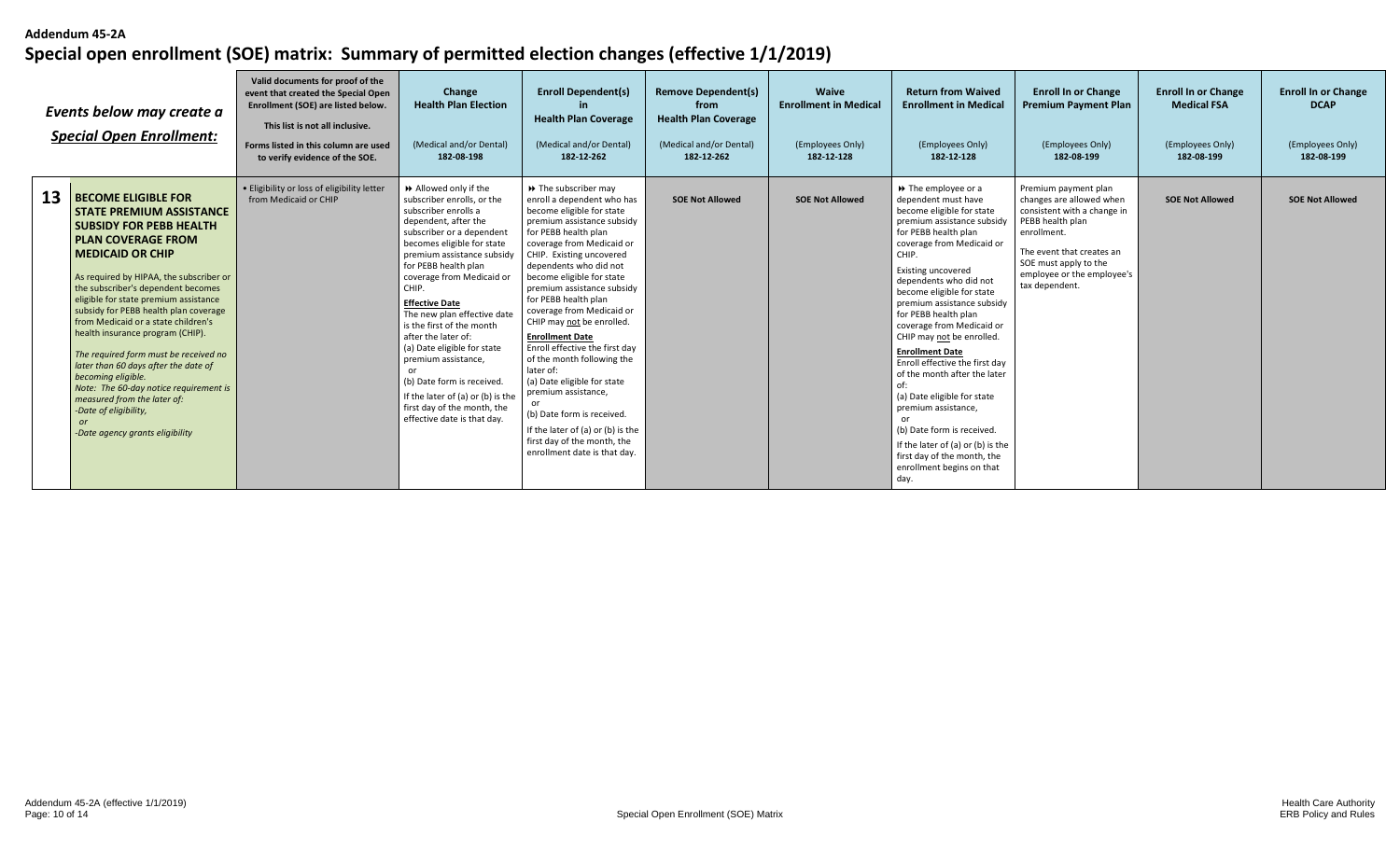| 14 | <b>GAIN OR LOSE ELIGIBILITY FOR</b><br>MEDICARE, OR ENROLL OR CANCEL<br>ENROLLMENT IN MEDICARE PART D<br>The subscriber or the subscriber's<br>dependent:<br>-becomes entitled (enrolled) to<br>Medicare, or<br>-loses eligibility for Medicare:<br>If the subscriber's current health plan<br>becomes unavailable due to the<br>subscriber's or their dependent's<br>entitlement to Medicare, the<br>subscriber must select a new health<br>plan as described in WAC 182-08-<br>$196(1)$ .<br>The required form must be received no<br>later than 60 days after the date of<br>gaining or losing eligibility for<br>Medicare.<br>Note: The subscriber may not change<br>his or her dental plan under this SOE<br>event.<br>Note: For gaining eligibility, the 60-day<br>notice requirement is measured from<br>the later of:<br>-Date of eligibility,<br><b>or</b><br>-Date Federal Government entity<br>grants eligibility | · Medicare Benefit Verification letter;<br>or<br>• Copy of Medicare card; or<br>. Notice of Denial of Medicare<br>Coverage; or<br>· Social Security denial letter; or<br>• Medicare Entitlement or Cessation<br>of Disability form; or<br>· Letter confirming enrollment or<br>cancellation of Medicare Part D<br>coverage; or<br>· Letter of declination of<br>Medicare Part D coverage | Allowed when the<br>subscriber or the<br>subscriber's dependent<br>becomes entitled to<br>Medicare, or loses eligibility<br>for Medicare.<br><b>Effective Date for Gaining</b><br>or Losing Eligibility for<br><b>Medicare</b><br>The new medical plan<br>effective date is the first of<br>the month after the later of:<br>(a) Date entitled to<br>Medicare, or date of loss of<br>eligibility for Medicare. or<br>(b) Date form is received.<br>If the later of (a) or (b) is the<br>first day of the month, the<br>effective date is that day.<br><b>EXCEPTION: When enrolling</b><br>and disenrolling from a<br>Medicare advantage plan, a<br>subscriber may choose an<br>effective date of up to three<br>months after the date in<br>which PEBB receives the<br>completed enrollment or<br>disenrollment forms. Forms<br>must be received prior to<br>the effective month for<br>enrollment or | <b>SOE Not Allowed</b> | <b>SOE Not Allowed</b> | >> Allowed only if the<br>employee enrolls in<br>Medicare.<br><b>Waive Date</b><br>Waive coverage the last day<br>of the month of the later of:<br>(a) Date eligible for<br>Medicare,<br>or<br>(b) Date form is received.<br>If the later of (a) or (b) is the<br>first day of the month, the<br>waive date is the last day of<br>the previous month | ▶ Allowed only if the<br>employee lost eligibility for<br>Medicare.<br><b>Enrollment Date</b><br>Enroll effective the first day<br>of the month after the later<br>of:<br>(a) Date of loss of Medicare,<br>(b) Date form is received.<br>If the later of (a) or (b) is the<br>first day of the month, the<br>enrollment begins on that<br>day. | Premium payment plan<br>changes are allowed when<br>consistent with a change in<br>PEBB health plan<br>enrollment.<br>The event that creates an<br>SOE must apply to the<br>employee or the employee's<br>tax dependent. | If the employee or a tax<br>dependent gains Medicare<br>eligibility, the employee<br>may decrease election or<br>revoke enrollment.<br>If the employee or a tax<br>dependent loses Medicare<br>eligibility, the employee<br>may increase election or<br>enroll in coverage.<br>The enrollment or change is<br>effective the first day of the<br>month following the later<br>of:<br>(a) Date entitled to<br>Medicare, date of loss of<br>eligibility for Medicare, or<br>date of enrollment or<br>disenrollment from a<br>Medicare Part D plan,<br>or<br>(b) Date form is received.<br>If the later of (a) or (b) is the<br>first day of the month, the<br>enrollment or change in<br>election begins on that day. | <b>SOE Not Allowed</b> |
|----|------------------------------------------------------------------------------------------------------------------------------------------------------------------------------------------------------------------------------------------------------------------------------------------------------------------------------------------------------------------------------------------------------------------------------------------------------------------------------------------------------------------------------------------------------------------------------------------------------------------------------------------------------------------------------------------------------------------------------------------------------------------------------------------------------------------------------------------------------------------------------------------------------------------------------|------------------------------------------------------------------------------------------------------------------------------------------------------------------------------------------------------------------------------------------------------------------------------------------------------------------------------------------------------------------------------------------|-------------------------------------------------------------------------------------------------------------------------------------------------------------------------------------------------------------------------------------------------------------------------------------------------------------------------------------------------------------------------------------------------------------------------------------------------------------------------------------------------------------------------------------------------------------------------------------------------------------------------------------------------------------------------------------------------------------------------------------------------------------------------------------------------------------------------------------------------------------------------------------------------------|------------------------|------------------------|------------------------------------------------------------------------------------------------------------------------------------------------------------------------------------------------------------------------------------------------------------------------------------------------------------------------------------------------------|------------------------------------------------------------------------------------------------------------------------------------------------------------------------------------------------------------------------------------------------------------------------------------------------------------------------------------------------|--------------------------------------------------------------------------------------------------------------------------------------------------------------------------------------------------------------------------|--------------------------------------------------------------------------------------------------------------------------------------------------------------------------------------------------------------------------------------------------------------------------------------------------------------------------------------------------------------------------------------------------------------------------------------------------------------------------------------------------------------------------------------------------------------------------------------------------------------------------------------------------------------------------------------------------------------------|------------------------|
|    | For retirees, survivors, or elected state<br>officials looking to enroll in a PEBB<br><b>Medicare Supplement Plan:</b><br>A subscriber has 6 months from the<br>date of their or their dependent's<br>enrollment in Medicare Part B to enroll<br>in a PEBB Medicare supplement plan<br>for which they or their dependent is<br>eligible. The forms must be received by<br>the PEBB program no later than 6<br>months after the enrollment in<br>Medicare Part B for either the<br>subscriber or the subscriber's<br>dependent.<br>For retirees, survivors, or elected state<br>officials looking to enroll in or<br>terminate enrollment in Medicare<br>Part D:<br>Retirees, survivors, or elected state<br>officials are prohibited from keeping<br>PEBB medical if they enroll in Medicare<br>Part D. They must either terminate<br>Medicare Part D or enroll in PEBB's                                                    |                                                                                                                                                                                                                                                                                                                                                                                          | disenrollment.<br><b>Effective Date for</b><br><b>Enrollment or</b><br><b>Disenrollment in Medicare</b><br>Part D<br>For retirees, survivors, and<br>elected/appointed officials<br>the new medical plan<br>effective date is the first of<br>the month after the later of:<br>(a) The date of enrollment<br>or disenrollment from a<br>Medicare Part D plan.<br>$\alpha$ r<br>(b) The date the form is<br>received.                                                                                                                                                                                                                                                                                                                                                                                                                                                                                  |                        |                        |                                                                                                                                                                                                                                                                                                                                                      |                                                                                                                                                                                                                                                                                                                                                |                                                                                                                                                                                                                          |                                                                                                                                                                                                                                                                                                                                                                                                                                                                                                                                                                                                                                                                                                                    |                        |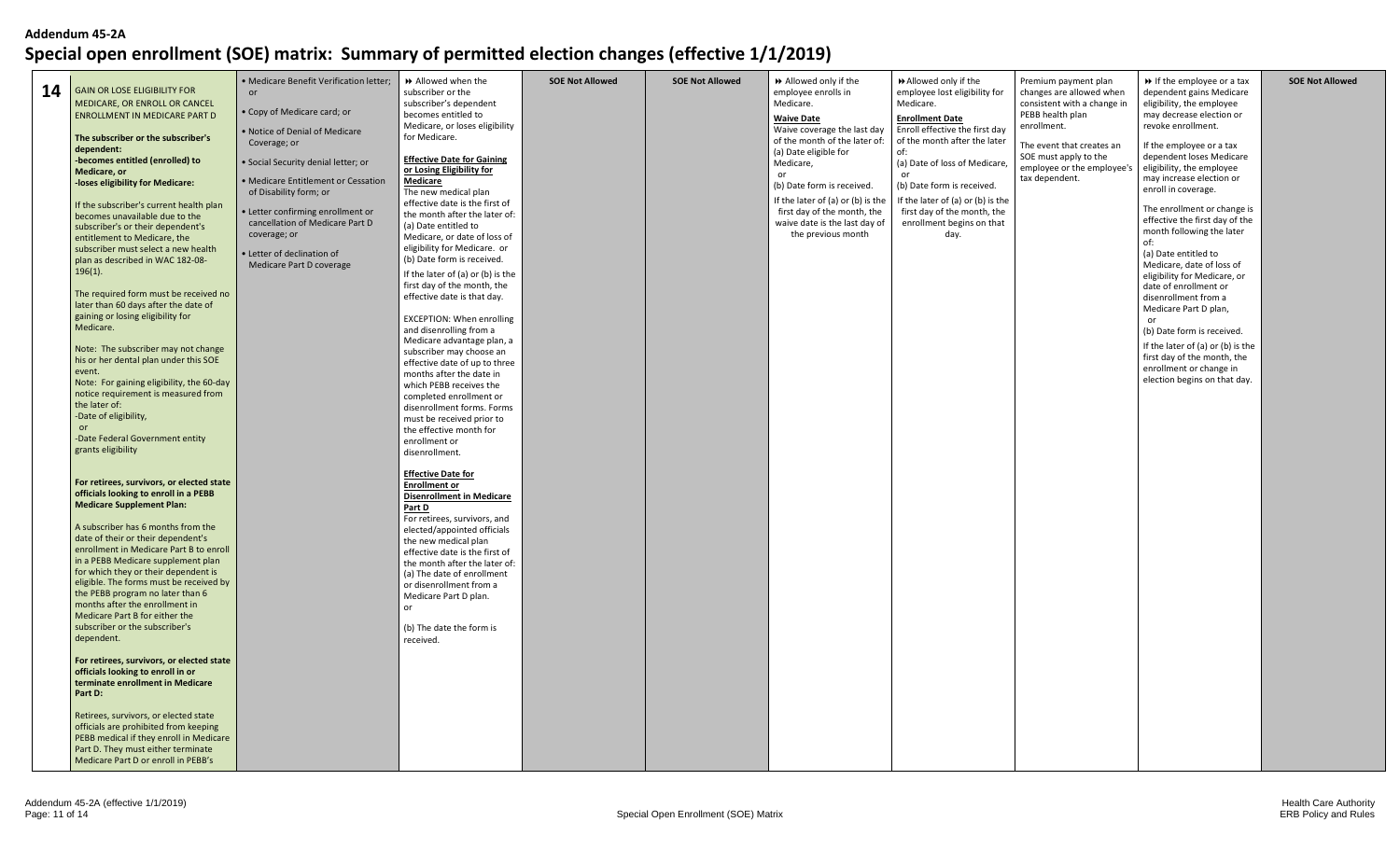|    | Events below may create a<br><b>Special Open Enrollment:</b>                                                                                                                                                                                                                                                                                                                                                                                                                                                                                                                                                                                                                                          | Valid documents for proof of the<br>event that created the Special Open<br>Enrollment (SOE) are listed below.<br>This list is not all inclusive.<br>Forms listed in this column are used<br>to verify evidence of the SOE. | Change<br><b>Health Plan Election</b><br>(Medical and/or Dental)<br>182-08-198                                                                                                                                                                                                                                                                                                                                                  | <b>Enroll Dependent(s)</b><br><b>Health Plan Coverage</b><br>(Medical and/or Dental)<br>182-12-262 | <b>Remove Dependent(s)</b><br>from<br><b>Health Plan Coverage</b><br>(Medical and/or Dental)<br>182-12-262 | <b>Waive</b><br><b>Enrollment in Medical</b><br>(Employees Only)<br>182-12-128 | <b>Return from Waived</b><br><b>Enrollment in Medical</b><br>(Employees Only)<br>182-12-128 | <b>Enroll In or Change</b><br><b>Premium Payment Plan</b><br>(Employees Only)<br>182-08-199                                                                                                                              | <b>Enroll In or Change</b><br><b>Medical FSA</b><br>(Employees Only)<br>182-08-199 | <b>Enroll In or Change</b><br><b>DCAP</b><br>(Employees Only)<br>182-08-199 |
|----|-------------------------------------------------------------------------------------------------------------------------------------------------------------------------------------------------------------------------------------------------------------------------------------------------------------------------------------------------------------------------------------------------------------------------------------------------------------------------------------------------------------------------------------------------------------------------------------------------------------------------------------------------------------------------------------------------------|----------------------------------------------------------------------------------------------------------------------------------------------------------------------------------------------------------------------------|---------------------------------------------------------------------------------------------------------------------------------------------------------------------------------------------------------------------------------------------------------------------------------------------------------------------------------------------------------------------------------------------------------------------------------|----------------------------------------------------------------------------------------------------|------------------------------------------------------------------------------------------------------------|--------------------------------------------------------------------------------|---------------------------------------------------------------------------------------------|--------------------------------------------------------------------------------------------------------------------------------------------------------------------------------------------------------------------------|------------------------------------------------------------------------------------|-----------------------------------------------------------------------------|
|    | Medicare Supplement Plan F. See PEBB<br>program policy 26-1 for details.<br>The required form must be received no<br>later than 60 days after enrolling or<br>cancelling enrollment in Medicare Part<br>D.                                                                                                                                                                                                                                                                                                                                                                                                                                                                                            |                                                                                                                                                                                                                            |                                                                                                                                                                                                                                                                                                                                                                                                                                 |                                                                                                    |                                                                                                            |                                                                                |                                                                                             |                                                                                                                                                                                                                          |                                                                                    |                                                                             |
| 15 | <b>HEALTH PLAN</b><br><b>BECOMES UNAVAILABLE</b><br>The subscriber or the subscriber's<br>dependent's current health plan<br>becomes unavailable because the<br>subscriber or enrolled dependent is no<br>longer eligible for a health savings<br>account (HSA). HCA may require<br>evidence that the subscriber or the<br>subscriber's dependent is no longer<br>eligible for an HSA.<br>The required form must be received no<br>later than 60 days after the date the<br>health plan becomes unavailable.                                                                                                                                                                                          | · Cancellation letter from HDHP; or<br>· Coverage confirmation in a new<br>health plan; or<br>· Medicare entitlement letter; or<br>• Copy of current tax return claiming<br>you as a dependent                             | >> Allowed only when HSA<br>eligibility is lost.<br><b>Effective Date</b><br>The new plan effective date<br>is the first of the month<br>after the later of:<br>(a) Date current health plan<br>becomes unavailable due to<br>loss of eligibility for a health<br>savings account (HSA),<br>or<br>(b) Date form is received.<br>If the later of (a) or (b) is the<br>first day of the month, the<br>effective date is that day. | <b>SOE Not Allowed</b>                                                                             | <b>SOE Not Allowed</b>                                                                                     | <b>SOE Not Allowed</b>                                                         | <b>SOE Not Allowed</b>                                                                      | Premium payment plan<br>changes are allowed when<br>consistent with a change in<br>PEBB health plan<br>enrollment.<br>The event that creates an<br>SOE must apply to the<br>employee or the employee's<br>tax dependent. | <b>SOE Not Allowed</b>                                                             | <b>SOE Not Allowed</b>                                                      |
| 16 | <b>CONTINUITY OF CARE</b><br>The subscriber or the subscriber's<br>dependent experiences a disruption of<br>care that could function as a reduction<br>in benefits for the subscriber or the<br>subscriber's dependent for a specific<br>condition or ongoing course of<br>treatment.<br>The subscriber may not change their<br>health plan election if the subscriber's<br>or dependent's physician stops<br>participation with the subscriber's<br>health plan unless the PEBB program<br>determines that a continuity of care<br>issue exists. (See 182-08-198 for<br>specific circumstances).<br>The required form must be received no<br>later than 60 days after the date of the<br>disruption. | · Submit request for a plan change to<br>the Health Care Authority:<br>PEBB Program<br>PO Box 42684<br>Olympia, WA 98504-5502                                                                                              | >> Allowed only if meeting a<br>specific circumstance<br>described in WAC 182-08-<br>198(2)(k).<br><b>Effective Date</b><br>The new plan effective date<br>is the first of the month<br>after the later of:<br>(a) Date of disruption,<br>or<br>(b) Date form is received.<br>If the later of (a) or (b) is the<br>first day of the month, the<br>effective date is that day.                                                   | <b>SOE Not Allowed</b>                                                                             | <b>SOE Not Allowed</b>                                                                                     | <b>SOE Not Allowed</b>                                                         | <b>SOE Not Allowed</b>                                                                      | Premium payment plan<br>changes are allowed when<br>consistent with a change in<br>PEBB health plan<br>enrollment.<br>The event that creates an<br>SOE must apply to the<br>employee or the employee's<br>tax dependent. | <b>SOE Not Allowed</b>                                                             | <b>SOE Not Allowed</b>                                                      |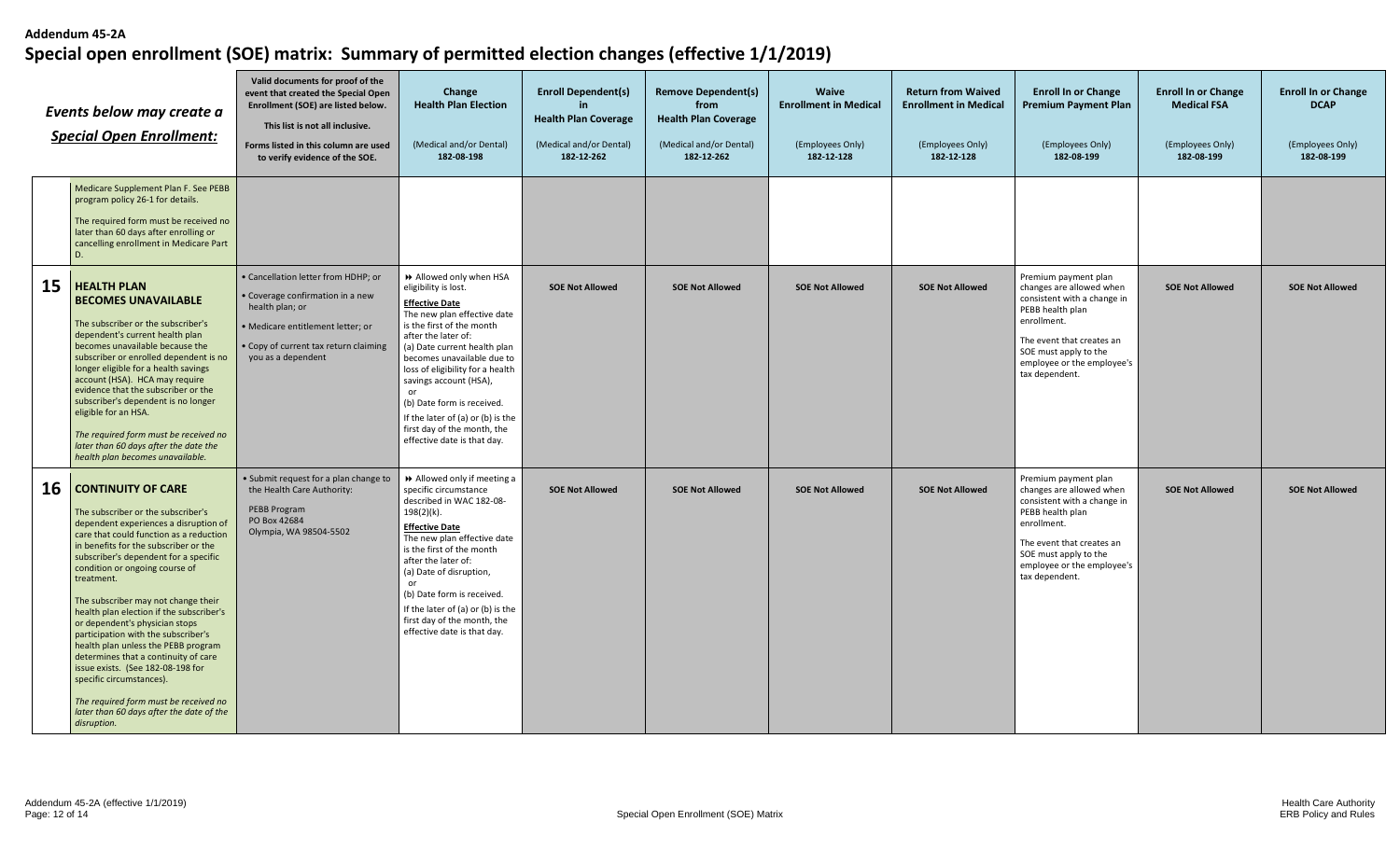| Events below may create a<br><b>Special Open Enrollment:</b> |                                                                                                                                                                                                                                                                                                                                                                                                                                                                            | Valid documents for proof of the<br>event that created the Special Open<br>Enrollment (SOE) are listed below.<br>This list is not all inclusive.<br>Forms listed in this column are used<br>to verify evidence of the SOE.                                                                                                                                               | Change<br><b>Health Plan Election</b><br>(Medical and/or Dental)<br>182-08-198 | <b>Enroll Dependent(s)</b><br><b>Health Plan Coverage</b><br>(Medical and/or Dental)<br>182-12-262 | <b>Remove Dependent(s)</b><br>from<br><b>Health Plan Coverage</b><br>(Medical and/or Dental)<br>182-12-262 | <b>Waive</b><br><b>Enrollment in Medical</b><br>(Employees Only)<br>182-12-128 | <b>Return from Waived</b><br><b>Enrollment in Medical</b><br>(Employees Only)<br>182-12-128 | <b>Enroll In or Change</b><br><b>Premium Payment Plan</b><br>(Employees Only)<br>182-08-199 | <b>Enroll In or Change</b><br><b>Medical FSA</b><br>(Employees Only)<br>182-08-199 | <b>Enroll In or Change</b><br><b>DCAP</b><br>(Employees Only)<br>182-08-199                                                                                                                                                                                                                                                                                                                                                                                                                            |
|--------------------------------------------------------------|----------------------------------------------------------------------------------------------------------------------------------------------------------------------------------------------------------------------------------------------------------------------------------------------------------------------------------------------------------------------------------------------------------------------------------------------------------------------------|--------------------------------------------------------------------------------------------------------------------------------------------------------------------------------------------------------------------------------------------------------------------------------------------------------------------------------------------------------------------------|--------------------------------------------------------------------------------|----------------------------------------------------------------------------------------------------|------------------------------------------------------------------------------------------------------------|--------------------------------------------------------------------------------|---------------------------------------------------------------------------------------------|---------------------------------------------------------------------------------------------|------------------------------------------------------------------------------------|--------------------------------------------------------------------------------------------------------------------------------------------------------------------------------------------------------------------------------------------------------------------------------------------------------------------------------------------------------------------------------------------------------------------------------------------------------------------------------------------------------|
| 17                                                           | <b>CHANGE DEPENDENT</b><br><b>CARE PROVIDER</b><br>(WITH INCREASED OR<br><b>DECREASED COST)</b><br>If the employee changes dependent<br>care provider, the change to DCAP can<br>reflect the cost of the new provider,<br>provided the dependent care provider<br>is not a qualifying relative of the<br>employee as defined in Internal<br>Revenue Code Section 152.<br>The required form must be received no<br>later than 60 days after the date of the<br>cost change. | • Letter from both the current and<br>new daycare providers stating the<br>premium amount for qualifying<br>individuals and the due date; or<br><b>Billing statement from both the</b><br>current and new daycare providers<br>stating the premium amount for<br>qualifying individuals and the<br>statement date.                                                       | <b>SOE Not Allowed</b>                                                         | <b>SOE Not Allowed</b>                                                                             | <b>SOE Not Allowed</b>                                                                                     | <b>SOE Not Allowed</b>                                                         | <b>SOE Not Allowed</b>                                                                      | <b>SOE Not Allowed</b>                                                                      | <b>SOE Not Allowed</b>                                                             | ▶ The change must be<br>consistent with the<br>increased or decreased cost<br>of services of the new<br>provider for an IRC Section<br>21(b)(1) qualifying<br>individual.<br>The enrollment or change is<br>effective the first day of the<br>month following the later<br>(a) Date of cost increase or<br>decrease,<br>or<br>(b) Date form is received.<br>If the later of (a) or (b) is the<br>first day of the month, the<br>enrollment or change in<br>election begins on that day.                |
| 18                                                           | <b>CHANGED NUMBER</b><br>OF DCAP QUALIFYING<br><b>INDIVIDUALS</b><br>The employee or the employee's<br>spouse experiences a change in the<br>number of qualifying individuals as<br>defined in IRC Section 21 (b)(1).<br>The required form must be received no<br>later than 60 days after the date of the<br>change.                                                                                                                                                      | • Letter from the dependent care<br>provider confirming the number of<br>qualifying individuals enrolled in<br>services, the change in premium,<br>and the effective date of change; or<br>. Two billing statements that include<br>the number of qualifying individuals<br>enrolled in each month, the<br>premium amount due for each<br>month, and the statement date. | <b>SOE Not Allowed</b>                                                         | <b>SOE Not Allowed</b>                                                                             | <b>SOE Not Allowed</b>                                                                                     | <b>SOE Not Allowed</b>                                                         | <b>SOE Not Allowed</b>                                                                      | <b>SOE Not Allowed</b>                                                                      | <b>SOE Not Allowed</b>                                                             | ▶ The change must be<br>consistent with the<br>increased or decreased<br>number of IRC Section<br>21(b)(1) qualifying<br>individuals.<br>The enrollment or change is<br>effective the first day of the<br>month following the later<br>of:<br>(a) Date of change in<br>number of IRC Section<br>21(b)(1) qualifying<br>individuals,<br>or<br>(b) Date form is received.<br>If the later of (a) or (b) is the<br>first day of the month, the<br>enrollment or change in<br>election begins on that day. |